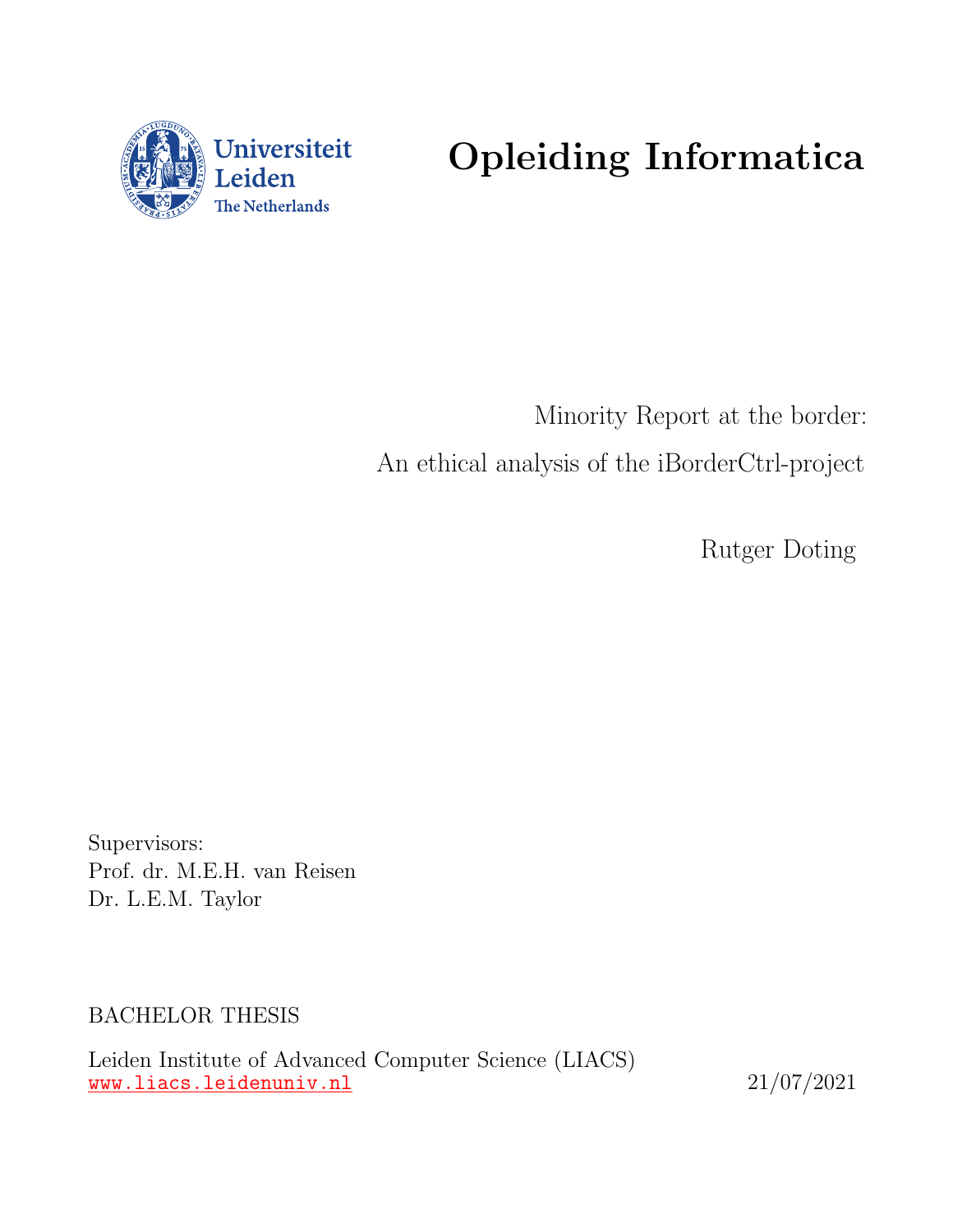#### Abstract

The iBorderCtrl-project was an EU-funded project that ran from 1 September 2016 until 31 August 2019, and aimed to improve the efficiency of border crossings by a variety of technological solutions. Two of these technologies, facial recognition and AI lie detection, raise immediate ethical questions. This thesis aims to discuss these ethical questions by conducting an ethical analysis. In our analysis, we use the three main ethical theories, consequentialism, deontology and virtue ethics, to provide a theoretical framework. We found that all of the ethical theories think that the application of the technologies used in the iBorderCtrl-project is unethical, be it in different degrees and for different reasons. Therefore, we conclude that the application of these technologies is unethical.

# Contents

| $\mathbf{1}$     | <b>Introduction</b><br>1.1                                                                                                                                                                                                              | $\mathbf{1}$<br>$\mathbf{1}$ |
|------------------|-----------------------------------------------------------------------------------------------------------------------------------------------------------------------------------------------------------------------------------------|------------------------------|
|                  |                                                                                                                                                                                                                                         |                              |
| $\overline{2}$   | <b>Related work</b>                                                                                                                                                                                                                     | $\overline{2}$               |
|                  | Ethics of algorithms entering in the set of the set of the set of the set of the set of the set of the set of the set of the set of the set of the set of the set of the set of the set of the set of the set of the set of th<br>2.1   | $\overline{2}$               |
|                  | 2.2                                                                                                                                                                                                                                     | 3                            |
|                  | 2.3                                                                                                                                                                                                                                     | 3                            |
| $\bf{3}$         | <b>Methodology</b>                                                                                                                                                                                                                      | $\overline{\mathbf{4}}$      |
|                  | 3.1                                                                                                                                                                                                                                     | $\overline{4}$               |
|                  | 3.2                                                                                                                                                                                                                                     | $\overline{4}$               |
|                  | 3.2.1                                                                                                                                                                                                                                   | -5                           |
| $\blacktriangle$ | <b>Theoretical framework</b>                                                                                                                                                                                                            | 6                            |
|                  | 4.1                                                                                                                                                                                                                                     | 6                            |
|                  | 4.2                                                                                                                                                                                                                                     | $6\phantom{.}6$              |
|                  | 4.3                                                                                                                                                                                                                                     | $\overline{7}$               |
| $\overline{5}$   | Technologies used in the iBorderCtrl-project                                                                                                                                                                                            | 9                            |
|                  | 5.1                                                                                                                                                                                                                                     | - 10                         |
|                  | Technical specification enterprise in the contract of the second specification enterprise in the second specific second specific second specific second specific second specific second specific second specific second specif<br>5.1.1 | 10                           |
|                  | 5.1.2                                                                                                                                                                                                                                   |                              |
|                  | 5.2                                                                                                                                                                                                                                     | 11                           |
|                  | Technical specification (a) is a series of the series of the series of the series of the series of the series of the series of the series of the series of the series of the series of the series of the series of the series<br>5.2.1  | 11                           |
|                  | 5.2.2                                                                                                                                                                                                                                   |                              |
| 6                | Applications of the technologies used in the iBorderCtrl-project                                                                                                                                                                        | 13                           |
|                  | 6.1                                                                                                                                                                                                                                     | 13                           |
| 7                | Interviews with resource persons                                                                                                                                                                                                        | 14                           |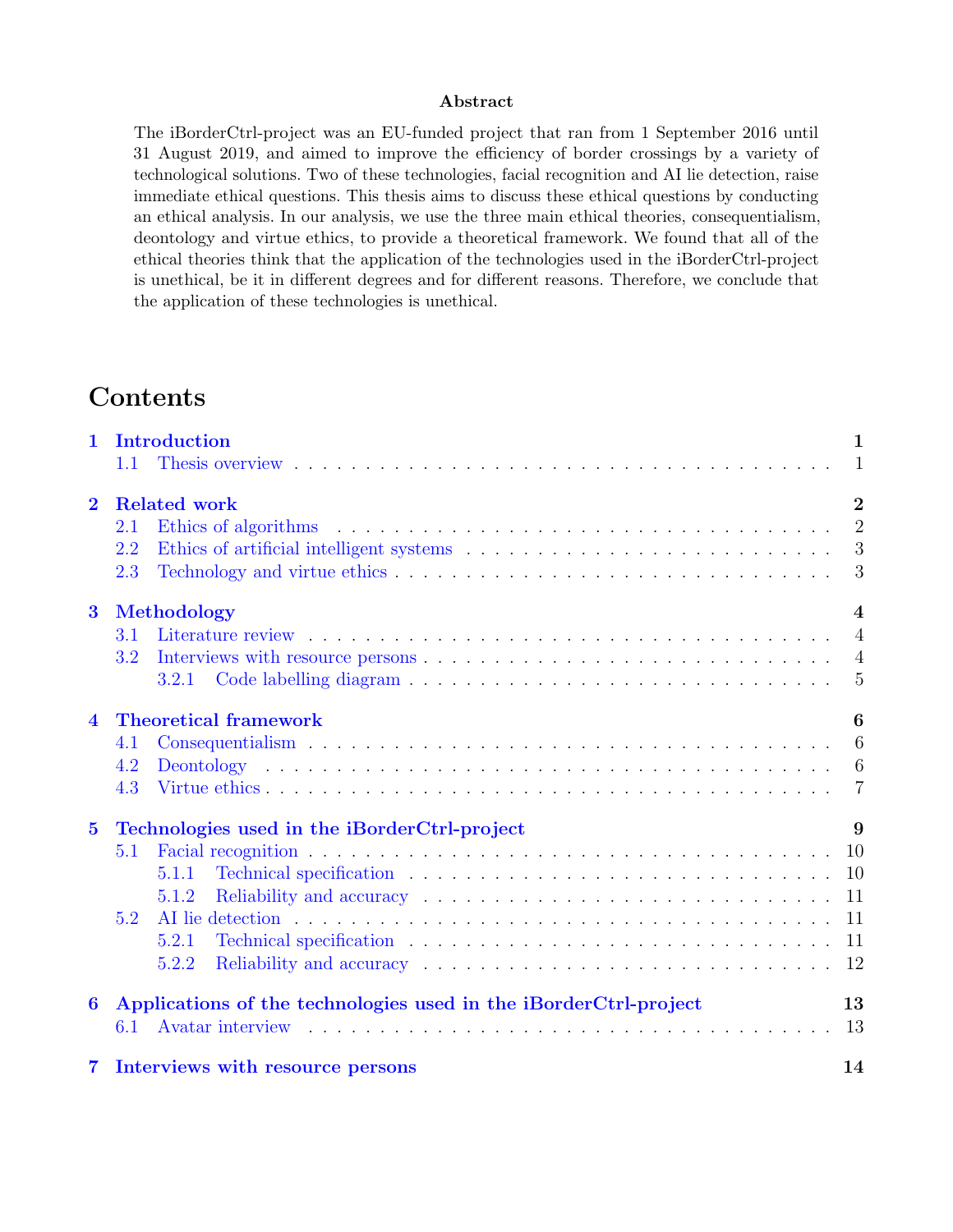| 8 |                   | Analysis of the iBorderCtrl-project using three different ethical theories | 20 |
|---|-------------------|----------------------------------------------------------------------------|----|
|   | 8.1               |                                                                            |    |
|   |                   | 811                                                                        |    |
|   |                   |                                                                            |    |
|   |                   |                                                                            |    |
|   | 8.3               |                                                                            |    |
|   |                   | 8.3.1                                                                      |    |
|   |                   | 8.3.2                                                                      |    |
| 9 |                   | <b>Conclusions and Further Research</b>                                    | 27 |
|   | 9.1               |                                                                            |    |
|   | 9.2               |                                                                            |    |
|   | 93                |                                                                            |    |
|   | <b>References</b> |                                                                            | 31 |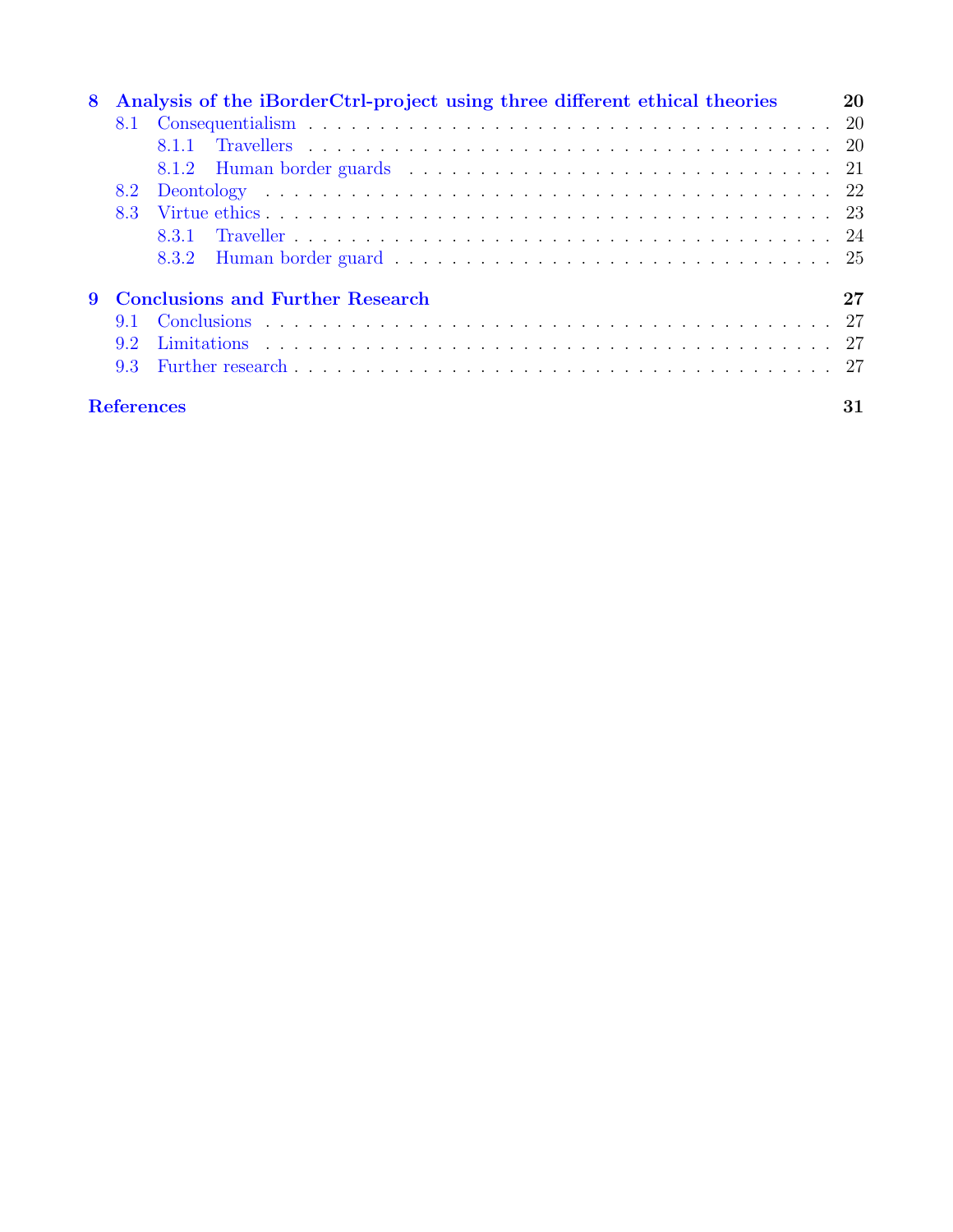# <span id="page-3-0"></span>1 Introduction

In recent years the discussion of "ethical AI" has gained the attention of the general public, technologists and policy makers. However, it is not entirely clear which ethical considerations will be seen as relevant, and, to quote Dr. Petra Molnar from section [7,](#page-16-0) "Who's ethics are we even talking about?". This thesis is an attempt to provide the beginning of an ethical process that can hopefully be used to determine whether the application of a certain technology is ethical or not. This will be achieved by means of a comparative analysis of the iBorderCtrl-project, in which we use the three main ethical theories to determine whether this project will be seen as ethical.

The iBorderCtrl-project was a project by the iBorderCtrl consortium, coordinated by a company called European Dynamics, that aimed to make crossing EU borders more efficient [\[iBo21\]](#page-31-0) [\[Eur18\]](#page-31-1). For this, the consortium received 4.5 million euros from the EU Horizon 2020 program. The project was tested at the Greek, Hungarian and Latvian borders [\[iBo21\]](#page-31-0), in coordination with police forces and border guards of those countries. While the project itself was supported and even promoted by the European Commission (see [\[Eur18\]](#page-31-1)), the legality of the technologies remains vague. This is even acknowledged by the project itself, since they say on their website:

"It should be also noted that some technologies are not covered by the existing legal framework, meaning that they could not be implemented without a democratic political decision establishing a legal basis." [\[iBo21,](#page-31-0) Frequently Asked Questions]

Therefore, the legal basis of the iBorderCtrl-project is uncertain. However, borders are a relatively opaque place with regards to legal rights, as Dr. Petra Molnar explains: "[the border space is] a space of discretionary decision making where states in particular are able to move away from certain rights because they are able to say: "Oh well, it's at the border, it's national security"" Therefore, even though the legality of some of the technologies of the iBorderCtrl-project is disputed, the European Commission still argued that the project as a whole is legal. In this thesis, we will focus on the ethics of the project, instead of discussing the legality of the project. It should be noted that this analysis will be relatively high-level, due to the constraints on the length of the thesis set by the Leiden Institute of Advanced Computer Science, which allows the thesis to be roughly 25 pages. This is sufficient for the description of a scientific experiment and the corresponding data, but not for an in-depth philosophical analysis. However, we hope that our high-level analysis will be an interesting starting-point for further discussion.

#### <span id="page-3-1"></span>1.1 Thesis overview

This section contains the introduction; Section [2](#page-4-0) discusses related work; Section [3](#page-6-0) outlines our methodology; Section [4](#page-8-0) describes the theoretical framework we have used; Section [5](#page-11-0) describes the technologies of the iBorderCtrl-project that we have analysed; Section [6](#page-15-0) describes the applications of these technologies; Section [7](#page-16-0) describes the perception of resource persons of the iBorderCtrl-project; Section [8](#page-22-0) contains our ethical analysis; Section [9](#page-29-0) concludes our thesis. For the reader's convenience, we have included a table  $-$  table  $1$  – with the encountered abbreviations and their meaning.

This bachelor thesis was written as part of the bachelor degree at the Leiden Institute of Advanced Computer Science (LIACS), and was supervised by prof. dr. M.E.H. van Reisen and dr. L.E.M Taylor.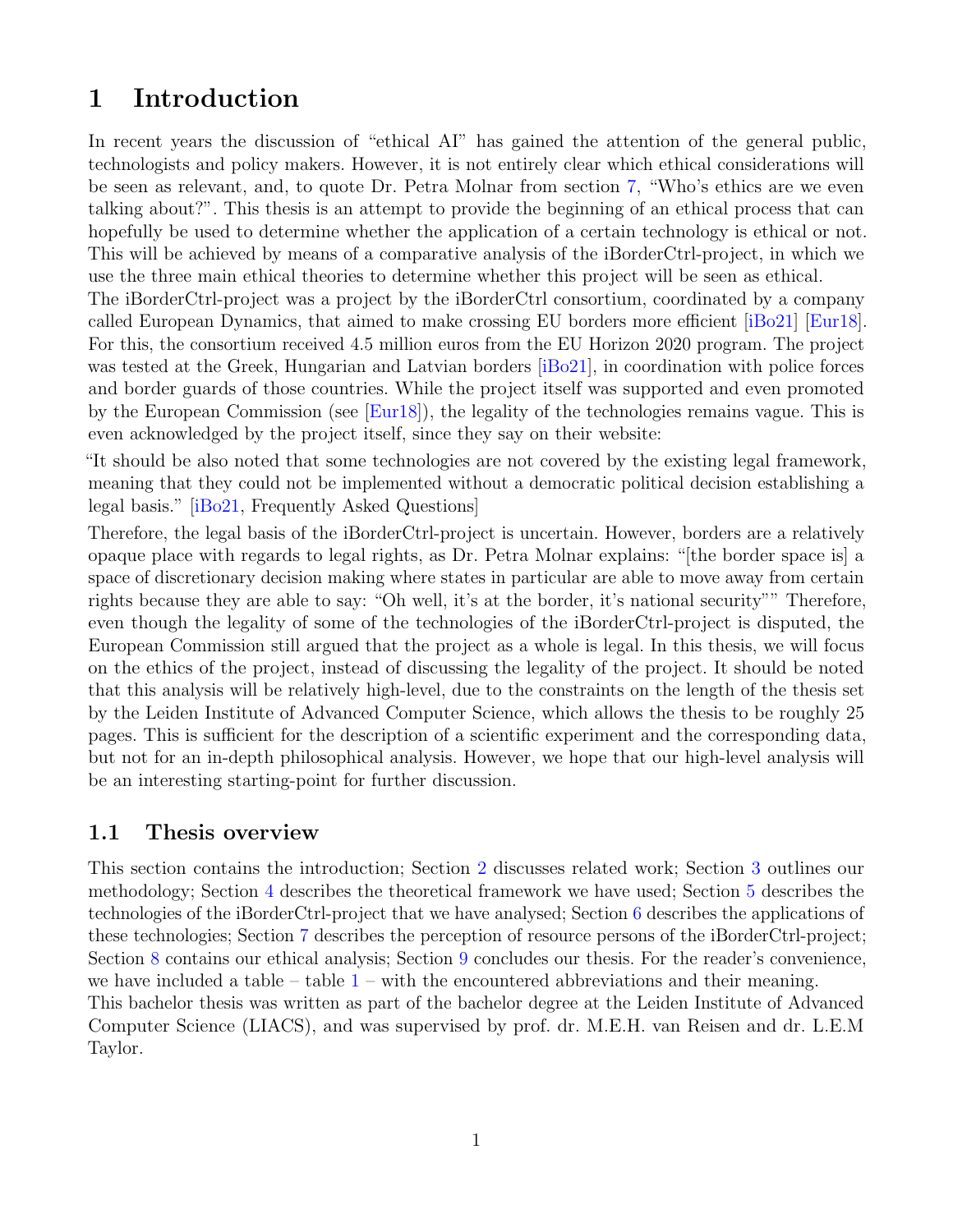| Abbreviation | Meaning                             | <b>Explanation of term</b>          |  |
|--------------|-------------------------------------|-------------------------------------|--|
| <b>GDPR</b>  | General Data Protection Regulation  | Privacy and data protection law of  |  |
|              |                                     | the European Union                  |  |
| <b>FNIR</b>  | False Negative Identification Rate  | Type II error rate. A Type II error |  |
|              |                                     | is made when the null hypothesis    |  |
|              |                                     | is not rejected when it should be   |  |
|              |                                     | rejected                            |  |
| <b>NFP</b>   | Fixed Number of False Positives     | Fixed number of false positives     |  |
| <b>NIST</b>  | National Institute of Standards and | Science laboratory in the United    |  |
|              | Technology                          | <b>States</b>                       |  |

<span id="page-4-2"></span>Table 1: Meaning of abbreviations

# <span id="page-4-0"></span>2 Related work

The field of the ethics of technology is relatively young, since it is naturally connected with the technologies that it is studying. This means that until recently, there was less research into this topic than into other topics of philosophy. However, as it has become clear that the impact of technology on society is rapidly growing, the research into the ethics of technology has greatly increased. In this section, we will discuss the relevant literature that is in some way connected with the iBorderCtrl-project. We have divided the literature into three relevant subsections, to have a clear separation of the various topics in the literature that are relevant to our discussion. These three topics are: the ethics of algorithms, the ethics of artificial intelligence, and the application of virtue ethics to technology. We will start with a discussion of the ethics of algorithms, before moving on to the strongly connected ethics of artificial intelligence. We will conclude with a discussion of the application of virtue ethics to technology.

#### <span id="page-4-1"></span>2.1 Ethics of algorithms

Algorithms play an increasingly important role in our daily lives, as can be seen in the very enlightening book *Weapons of Math Destruction*, by Cathy O'Neill [\[O'N16\]](#page-32-0). Therefore, it is important to understand any ethical decisions these algorithms might be implicitly making, since these decisions will have significant consequences. In  $[KvP11]$ , the authors argue that some algorithms are value-laden, which means that these algorithms have certain values built into them by design. They use medical algorithms as an example, where a decision to mark a human cell as diseased or not is based on the programmer's wish to avoid either false positives or false negatives. The authors argue that this decision depends on value-judgements. This is an example in which implicit value-judgements alter the result of the algorithm, which can have significant consequences – in this case, whether a disease is detected in time. Thus, value-laden algorithms make decisions that have ethical consequences, so there is an ethics of algorithms.

To help us understand the ethical concerns raised by these algorithms, we follow  $[MAT^+16]$  $[MAT^+16]$ , where an overview is given of the ethical debate about algorithms and algorithmic decisions. The paper outlines six types of ethical concerns raised by algorithms, which are very useful to our discussion. These concerns are: (1) Inconclusive evidence, (2) Inscrutable evidence, (3) Misguided evidence, (4) Unfair outcomes, (5) Transformative effects and (6) Traceablity.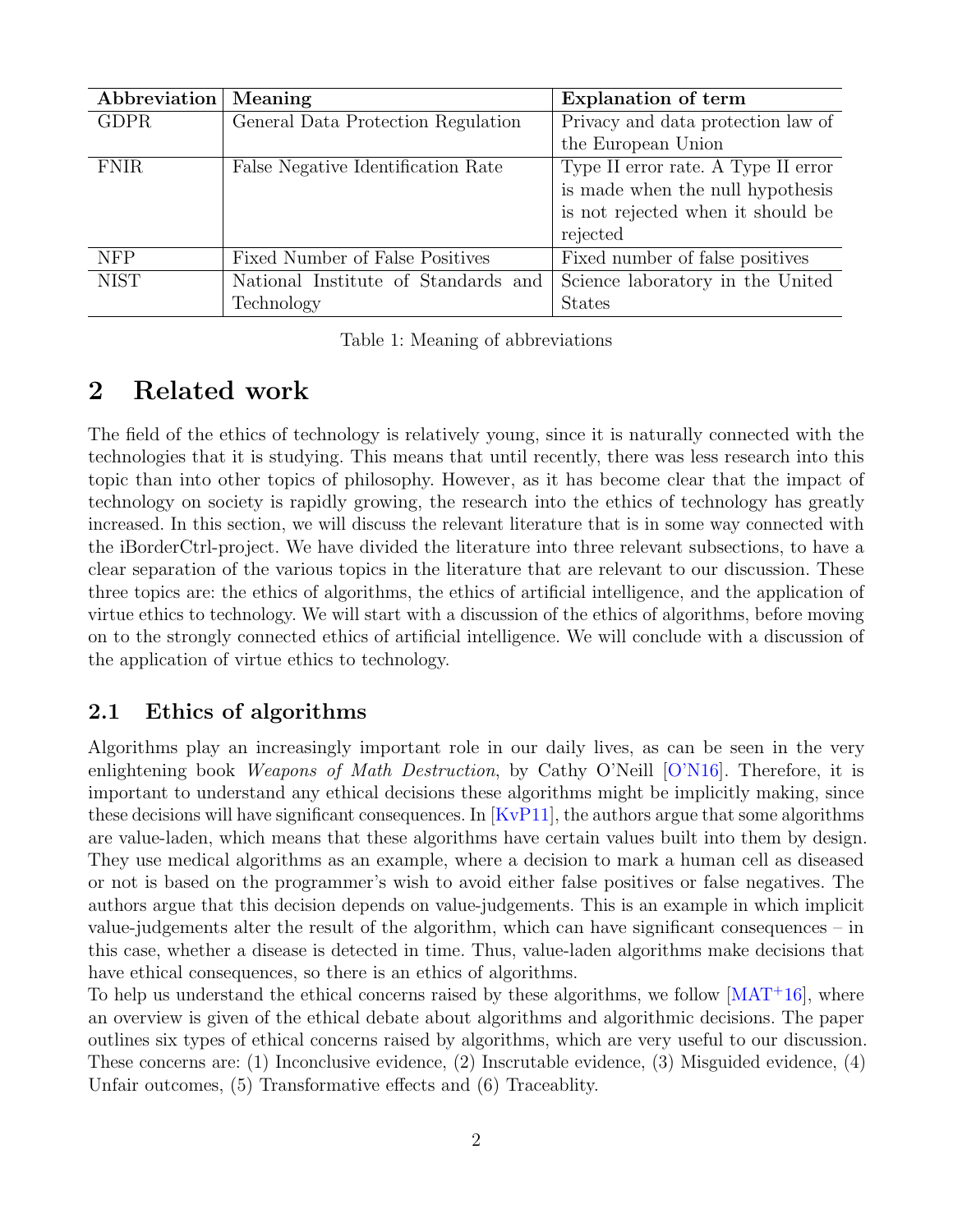#### <span id="page-5-0"></span>2.2 Ethics of artificial intelligent systems

Closely connected with the ethics of algorithms, is the ethics of artificial intelligent systems, which likewise are gaining in prominence. [\[Spa07\]](#page-32-2) discusses the ethics of artificial intelligence systems by examining who would be responsible for the actions of these systems. Sparrow uses the example of a war crime committed by an autonomous artificial intelligence system as a starting point for his search for responsibility. According to Sparrow, none of the actors, which include programmers, commanding officers and the system itself, can be seen as ultimately responsible. Since responsibility for crimes is a necessary condition of a just war, Sparrow concludes that it is unethical to use autonomous artificial intelligence systems in war. Without pre-empting the discussion of this thesis, it might be possible to widen the scope of this conclusion, and say that responsibly for decisions if a necessary condition of a just society, and therefore that it it unethical to use autonomous artificial intelligence systems in society.

Especially relevant to our discussion is [\[SHLH21\]](#page-32-3), where the authors examine the potential societal harm that could be caused by AI lie detection. They do this by conducting a survey of 129 individuals, and asking them about their perspective on AI lie detection. They found that consent and accuracy are the major factors of concern for the individuals surveyed. In regards to societal harm, they found that accurate thought exposing, which they define as "using a device to predict an individuals inner thoughts" [\[SHLH21,](#page-32-3) p. 2], is mostly unregulated. To safeguard the individual, they propose a ban on "mental trespassing", or "non-consensual use of thought exposing technology" [\[SHLH21,](#page-32-3) p. 2].

#### <span id="page-5-1"></span>2.3 Technology and virtue ethics

The application of virtue ethics to technology can be seen as a novel approach, even in such a young field as the ethics of technology. However, this does not mean that there are not yet interesting ethical approaches. The most relevant to our discussion is [\[Val16\]](#page-33-0). In this book, Vallor is searching for an ethical framework to deal with the challenge of what she calls "acute sociotechnical opacity" [\[Val16,](#page-33-0) p. 6] in the 21st century, which means that "the practical circumstances of our everyday lives are changing so rapidly due to technological innovations that we cannot reasonably anticipate the impact of future states of affairs on our morality" [\[Rei19,](#page-32-4) p. E–18]. In response to this challenge, she develops a framework that is based on the cultivation of "technomoral" virtues; twelve virtues that help humans live well with emerging technology. These virtues can be seen in table [2.](#page-10-0) We will use these virtues extensively in our virtue ethics analysis of the technologies of iBorderCtrl.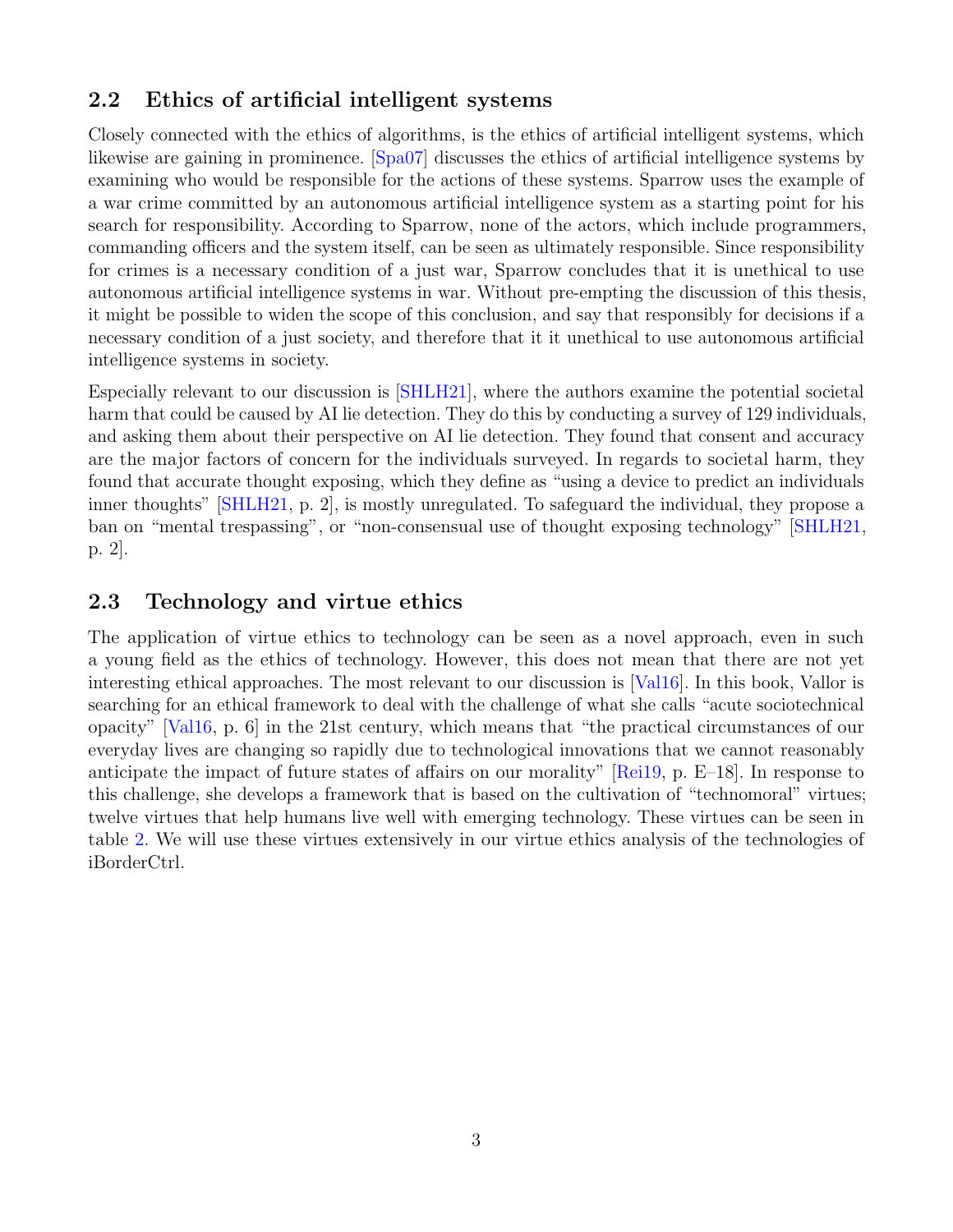# <span id="page-6-0"></span>3 Methodology

The methodology of this thesis has two main parts: reviewing the literature (section [3.1\)](#page-6-1), and interviewing resource persons (section [3.2\)](#page-6-2). Both of these methods play an important role in the finalisation of the thesis, and I will go into depth about each method in the following subsections.

## <span id="page-6-1"></span>3.1 Literature review

The literature review is a continually updating process of reading and re-reading relevant literature. This is tightly connected with the interviewing of resource persons, since each interview has to be prepared beforehand by reading the relevant literature, and each interview in turn generates new interesting literature. This means that our literature reading process looks like this:

- Read relevant literature found about the interviewee's area of expertise
- Conduct interview
- Read literature recommended by interviewee

Besides these "natural" forms of literature recommendations, we also conducted our own research about this topic, beginning with recent literature on topics of interests, for example, [\[Val16\]](#page-33-0) and using that literature as a stepping stone to other relevant research, by seeing which papers are referenced there.

For this literature review, we used a few criteria for selecting the literature. First of all, the literature should be relevant to the iBorderCtrl-project. By relevant to the project, we mean that the literature should be about one of the technologies we discuss, AI lie detection or facial recognition, or a related topic, for example artificial intelligence in general.

The second criterion, which we used for the technology-specific topics in particular, is that the literature should be relatively recent, since the capabilities of these technologies are rapidly expanding, which means that new ethical questions arise out of the new possibilities offered. Therefore, we focused on literature from after the year 2005. We have chosen 2005 as a useful cut-off point, but there is no special significance to this year, it only serves as a way to classify the literature into "relatively recent" and "too old".

The third criterion we used, it that all the literature we included should be published in a peerreviewed journal, or at least should be peer-reviewed in some other way. This way, we can be sure that the literature complies with the latest standards in scientific publishing, and has been reviewed by experts.

Based on these three criteria, we decided to focus on literature that concerns the ethics of algorithms, the ethics of artificial intelligence, Vallor's technosocial virtues, and literature about the technical specifications of the technologies used in the iBorderCtrl-project. We did not include the literature of consent and the legal bases of the General Data Protection Regulation (GDPR), since these are legal questions that are out of our areas of expertise. Therefore, we decided to limit the scope of our literature review to only the aforementioned topic.

### <span id="page-6-2"></span>3.2 Interviews with resource persons

Another method we use to get a better understanding of the iBorderCtrl-project and about the theories we are researching, is conducting a series of interviews with so called "resource persons".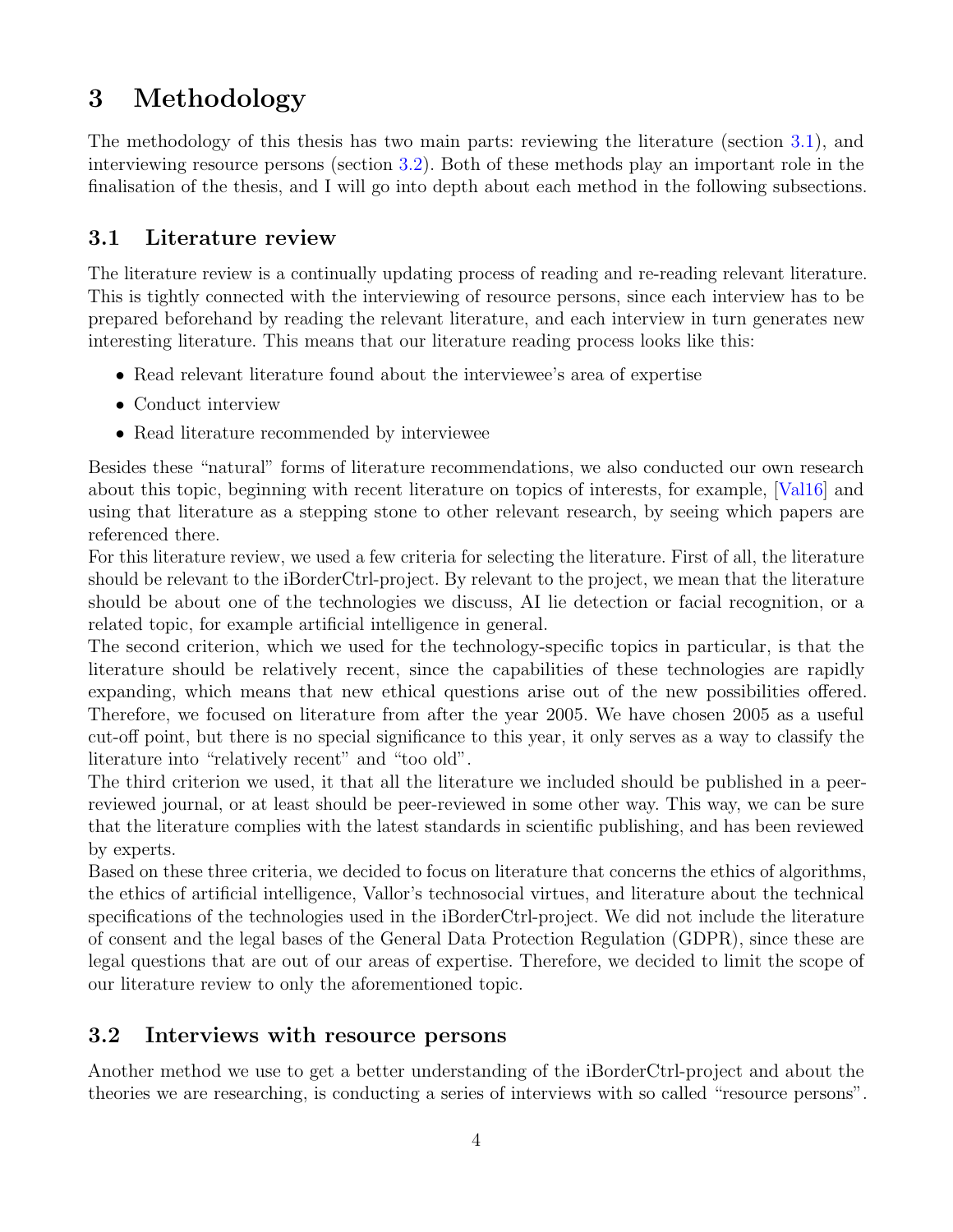A resource person is an expert in a specific field, who can be called upon to provide information. In the context of the iBorderCtrl-project these include digital rights activists, academics and politicians. We use these interviews in an exploratory sense, which means that we use them to elucidate what the iBorderCtrl-project is doing specifically, and what certain ethical theories might say about this. We do not use these interviews to draw general conclusions about the opinion of the iBorderCtrl-project of the public at large, since the number of persons interviewed is too small for that kind of inference.

We selected the interviewees based on the number of times their names came up in articles about the iBorderCtrl-project. We also used the <https://iborderctrl.no/act> website to get a good understanding of who is concerned about the iBorderCtrl-project. Based on these two sources, we contacted a group of people who had engaged with the iBorderCtrl-project in some way. The people contacted (in chronological order) include:

- Rop Gonggrijp (Founder of the Dutch internet service provider XS4ALL, activist)
- Dr. Vera Wilde (Expert on lie detection)
- Dr. Petra Molnar (Human rights and refugee lawywer)
- Dr. Patrick Breyer (MEP for the German Pirate Party)
- Sophie in 't Veld (MEP for the Dutch D66)
- Konstantinos Kakavoulis (Staff member of Homo Digitalis, the Greek digital rights organisation)
- Dr. James O'Shea (Director of Silent Talker, the company that developed the AI lie detection used in the iBorderCtrl-project)

Note that not all the resource persons mentioned above were available for an interview, and therefore not everyone mentioned above is part of the code labelling diagram in table [4.](#page-18-0) Dr. Patrick Breyer did respond to our request for an interview, but was unfortunately only able to answer written questions, which did not fit the form of our interviews. Therefore, he is not included in table [4.](#page-18-0)

#### <span id="page-7-0"></span>3.2.1 Code labelling diagram

After completing the interviews, we transcribe the interview, analyse the interview and put their data in a code labelling diagram, which is a diagram that helps visualise what different resource persons have said about a topic. The code labelling diagram we have used can be seen in table [4.](#page-18-0) In the leftmost column, we have the name of the resource person, in the top row, we have the topics talked about; the cell at their intersection contains what the resource person said about that topic. This way, we can easily analyse what some of the recurring subjects are, which helps us identify areas of interest which we might research and ask other resource persons about. Our analysis of the interviews consisted of the following steps:

- 1. Transcribe the interview
- 2. Identify topics mentioned in the interview
- 3. Add topics to the code labelling diagram if they are not yet in there, otherwise add them to the column of the relevant topic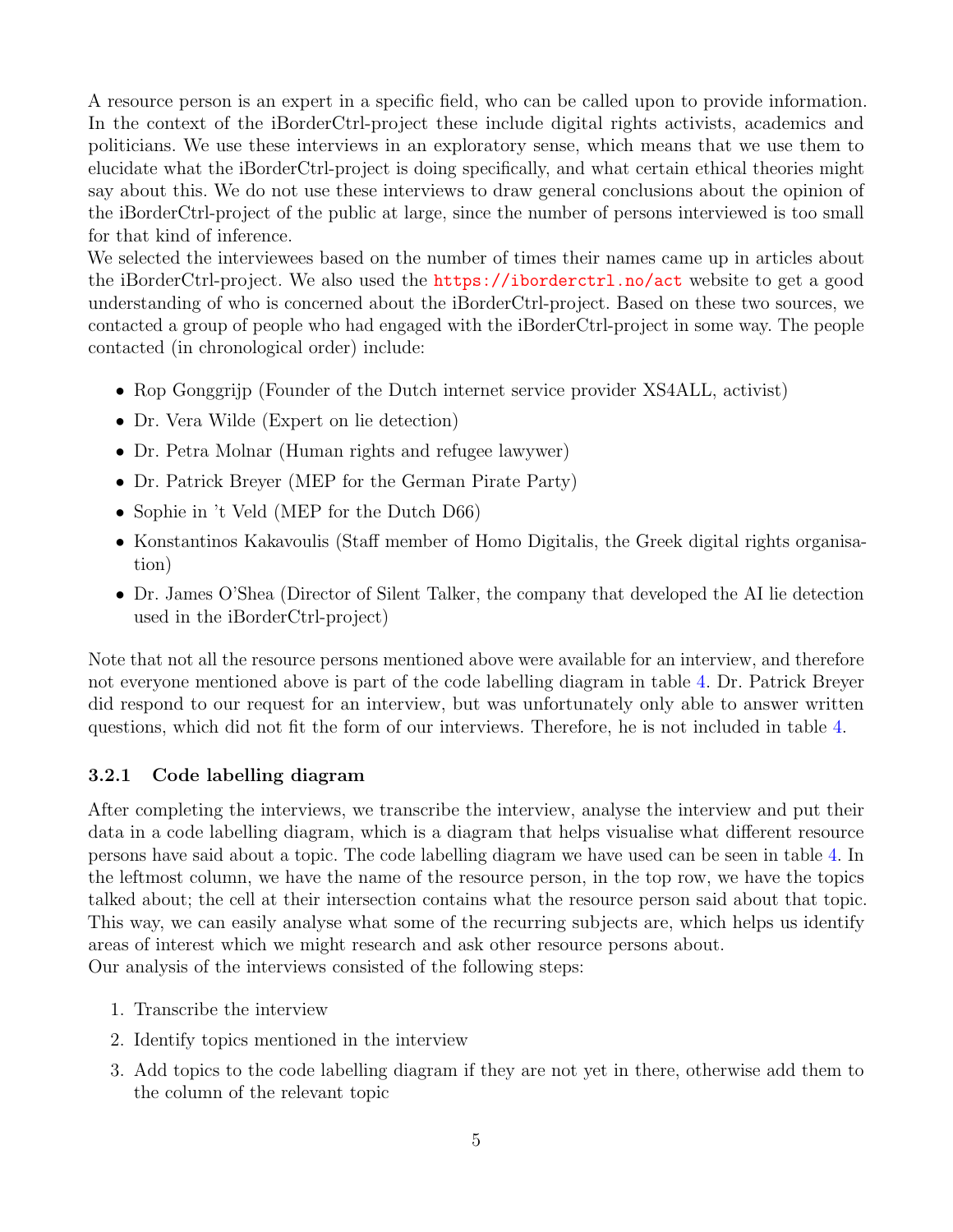After we conducted all the interviews, we focused on the topics that had been brought up multiple times by the interviewees. This we did by searching for all the topics that had more than one filled cell in their column, because this means that this topic has been discussed by more than one participant. Then, we made a version of the code labelling diagram which included only these topics, which can be seen as an "important topic"-list. This resulted in the code labelling diagram seen in section [7.](#page-16-0)

# <span id="page-8-0"></span>4 Theoretical framework

In this section, we elaborate on the theoretical framework that we will use in this thesis. This framework consists of the following three ethical theories: consequentialism, deontology and virtue ethics. Each theory will be explained in their own subsection.

#### <span id="page-8-1"></span>4.1 Consequentialism

Consequentialism, as the name suggests, focuses on the consequences of an action to decide whether the action is good or not. If the consequences of an action are morally good, it means that the action itself is morally good. If they are not, the action is not morally permissible. Utilitarianism is probably the most famous form of consequentialism. A proponent of utilitarianism, like Jeremy Bentham, argues that the good action is the action that maximises the good, with the good being specified as pleasure and the absence of pain [\[Ben96\]](#page-30-1). Utilitarianism is a form of act consequentialism, since it focuses on the act itself and the consequences of that act. An alternative to this view is that of rule utilitarianism, which says that the moral rightness of an act depends on the consequences of a rule [\[Sin63\]](#page-32-5). Either form of consequentialism has the benefit that the application of the theory is fairly straightforward, since we can identify the consequences of applying a certain technology, and determining from there whether the application is morally permissible or not. An example of a simple application of consequentialism to technology is [\[Spa07,](#page-32-2) p. 67]. In our analysis, we will use an utilitarian framework, more specifically a form of act utilitarianism. We choose act utilitarianism, since we will be analysing a specific action  $-$  the applications of the technologies used in the iBorderCtrl-project – which means that act utilitarianism is the most logical choice.

#### <span id="page-8-2"></span>4.2 Deontology

Deontology, which translates to "the study of duty", has a different way of determining whether an action is good. Instead of looking at the consequences of an action, deontology wants to know whether the action in itself is morally good or evil. A good way to illustrate the difference between deontology and consequentialism is that of lying. While a consequentialist might argue that lying in a situation is morally good since the consequences of that lie are good – the ends justify the means – a deontologist such as Kant argues that you can never lie, since it is morally forbidden for you to do so; there are no exceptions [\[Kan97\]](#page-31-3). Not all deontologists are as strict as Kant, but the notion of forbidden actions and inalienable rights is firmly part of the deontological tradition. This stems from the fact that respect for persons is a central concern of deontological ethics [\[Spa07\]](#page-32-2). Deontology gave us concepts like human rights, which play a central role in discussions about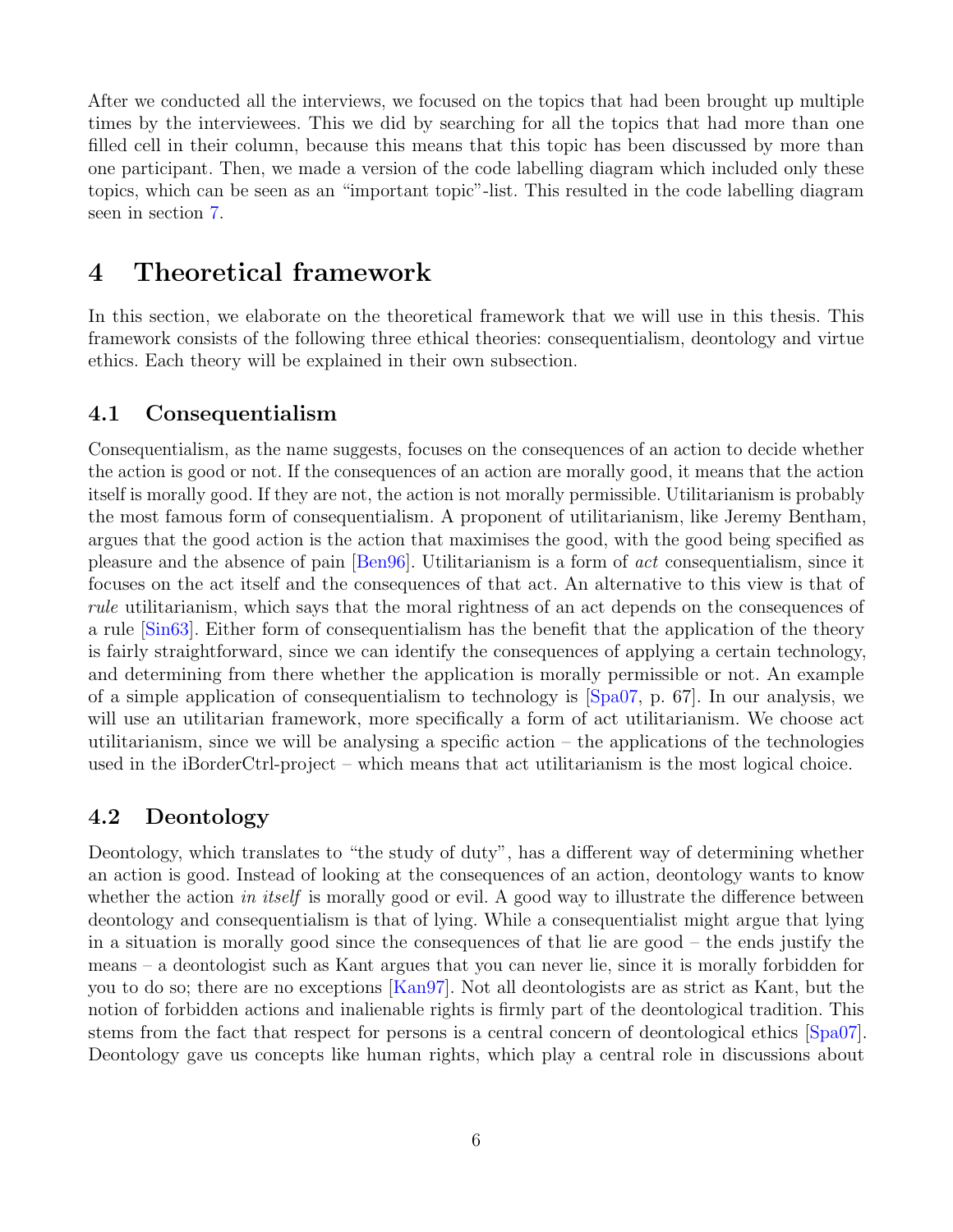technology and its application. We will therefore use a human rights framework in our deontological discussion of the technologies used in the iBorderCtrl-project.

### <span id="page-9-0"></span>4.3 Virtue ethics

Virtue ethics is different from the previous two theories discussed, in that it is agent-centered instead of action-centered. This means that the focus of virtue ethics lies on the person performing the action instead of the action itself. The central concept of virtue ethics is that of the moral virtue. From Aristotle onward, virtue has been understood in the Western tradition as a moral excellence that is part of one character, which we are not born with, but that must be cultivated in us [\[Ari84,](#page-30-2) 1103a20-35]. Since a historical account of the virtues, like that of Aristotle, does not account for new ethical questions that have emerged since the development of new technologies [\[Mac07\]](#page-32-6), we will use a more contemporary view of virtue ethics. More specifically, we will use the formulation of virtue ethics of [\[Val16\]](#page-33-0). Vallor formulates her twelve virtues in response to what she calls a "acute sociotechnical opacity" [\[Val16,](#page-33-0) p. 6] in the 21st century, which means that "the practical circumstances of our everyday lives are changing so rapidly due to technological innovations that we cannot reasonably anticipate the impact of future states of affairs on our morality" [\[Rei19,](#page-32-4) p. E–18]. The twelve virtues that she identifies, and their meaning, can be found in table [2.](#page-10-0)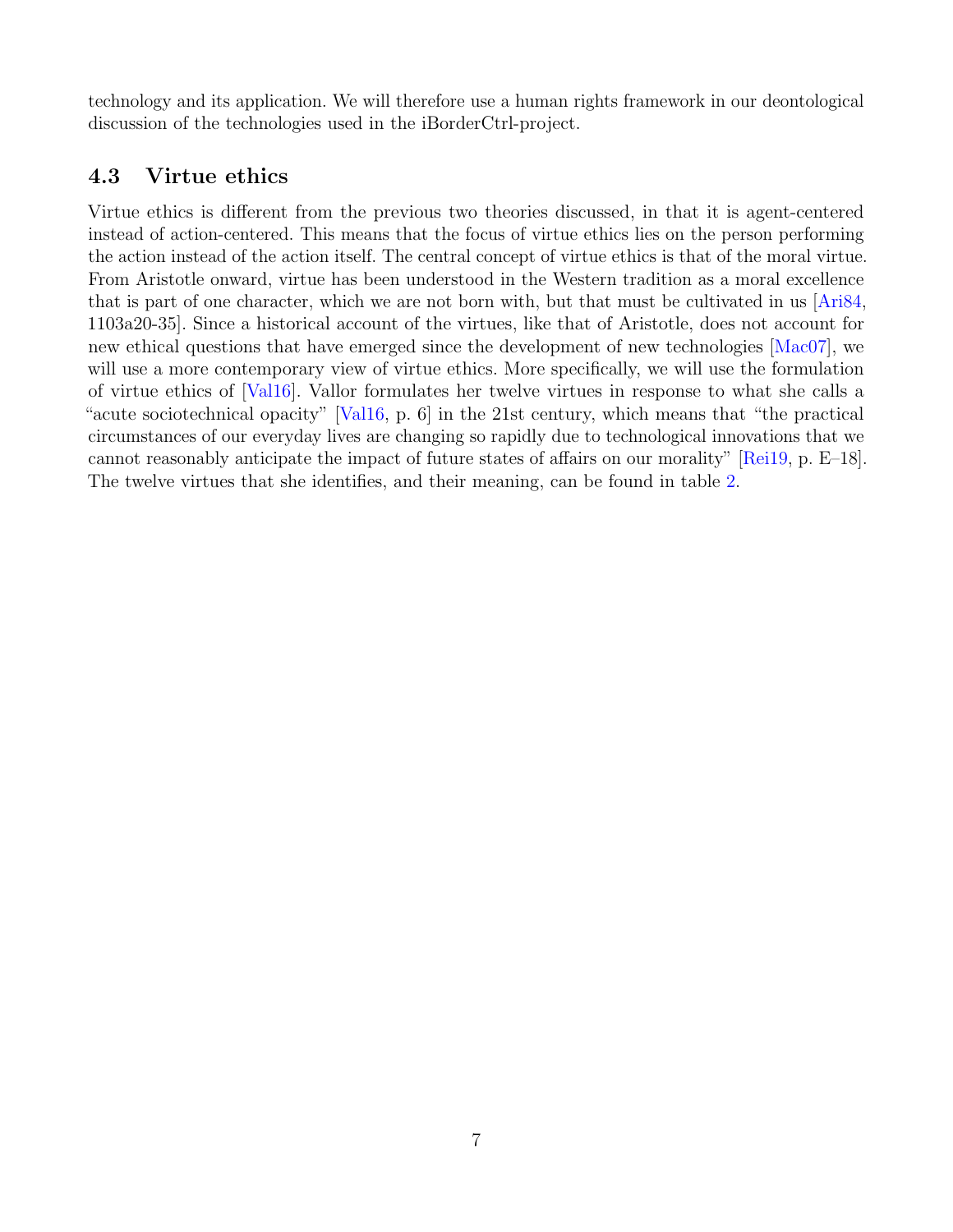| Virtue                | Definition                                                                                                                                                                                                                                                                                                                                                                                                                             |
|-----------------------|----------------------------------------------------------------------------------------------------------------------------------------------------------------------------------------------------------------------------------------------------------------------------------------------------------------------------------------------------------------------------------------------------------------------------------------|
| Honesty               | An exemplary respect for truth, along with the practical expertise to express<br>that respect appropriately in technosocial contexts                                                                                                                                                                                                                                                                                                   |
| Self-Control          | An exemplary ability in technosocial contexts to choose, and ideally to desire<br>for their own sakes, those goods and experiences that most contribute to<br>contemporary and future human flourishing                                                                                                                                                                                                                                |
| Humility              | A recognition of the real limits of our technosocial knowledge and ability;<br>reverence and wonder at the universe's retained power to surprise and confound<br>us; and renunciation of the blind faith that new technologies inevitably lead to<br>human mastery and control of our environment                                                                                                                                      |
| Justice               | Reliable disposition to seek a fair and equitable distribution of the benefits<br>and risks of emerging technologies $\&$ characteristic concern for how emerging<br>technologies impact basic rights, dignity, or welfare of individuals and groups                                                                                                                                                                                   |
| Courage               | Reliable disposition toward intelligent fear and hope with respect to the moral<br>and material dangers and opportunities presented by emerging technologies                                                                                                                                                                                                                                                                           |
| Empathy               | Cultivated openness to being morally moved to caring action by the emotions<br>of other members of our technosocial world                                                                                                                                                                                                                                                                                                              |
| Care                  | Skilful, attentive, responsible, and emotionally responsive disposition to person-<br>ally meet the needs of those with whom we share our technosocial environment                                                                                                                                                                                                                                                                     |
| Civility              | Sincere disposition to live well with one's fellow citizens of a globally networked<br>information society; to collectively and wisely deliberate about matters of local,<br>national and global polity and political action; to communicate, entertain, and<br>defend our distinct conceptions of the good life; and to work cooperatively<br>toward those goods of technosocial life that we seek and expect to share with<br>others |
| Flexibility           | Reliable and skilful disposition to modulate action, belief, and feeling as called<br>for by novel, unpredictable, frustrating, or unstable technosocial conditions                                                                                                                                                                                                                                                                    |
| Perspective           | Reliable disposition to attend to, discern, and understand moral phenomena as<br>meaningful parts of a moral whole                                                                                                                                                                                                                                                                                                                     |
| Magnanimity           | Having a sense of nobility and self-worth founded in a life-time of moral and<br>social efforts                                                                                                                                                                                                                                                                                                                                        |
| Technomoral<br>Wisdom | General condition of well-cultivated and integrated moral expertise that ex-<br>presses successfully $-$ and in an intelligent, informed, and authentic way $-$ each<br>of the other technomoral virtues                                                                                                                                                                                                                               |

<span id="page-10-0"></span>Table 2: The twelve technomoral virtues as identified by Vallor in [\[Val16\]](#page-33-0)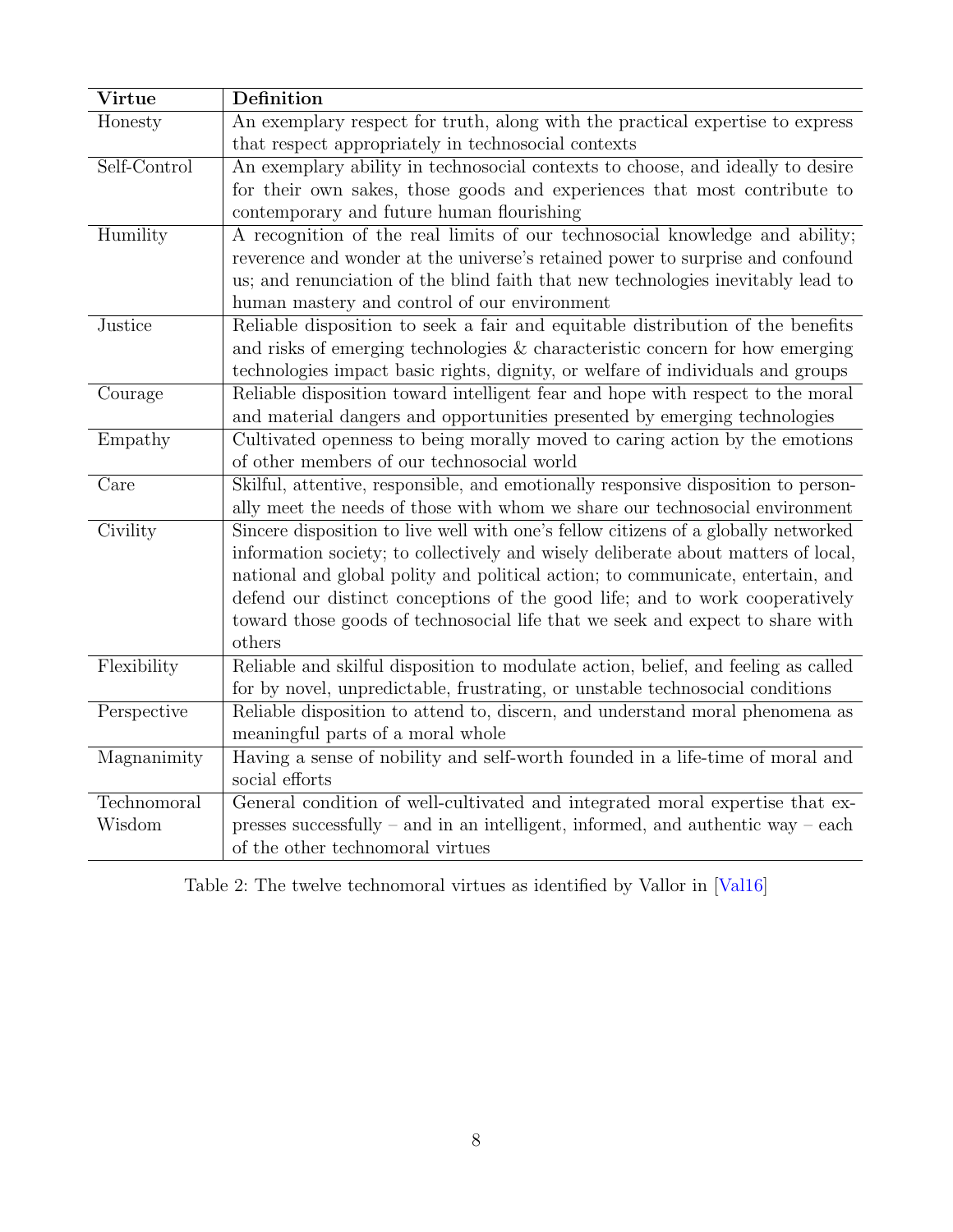# <span id="page-11-0"></span>5 Technologies used in the iBorderCtrl-project

In this section, we will take a high-level view of some of the technologies used in the iBorderCtrlproject, and their reliability. We will talk about the AI lie detection or Automatic Deception Detection System (ADDS) in a bit more detail, since this technology in particular was brought up multiple times in the interviews of section [7.](#page-16-0)

| Term iBorderCtrl                   | Generic term          | Use of technology                            |  |
|------------------------------------|-----------------------|----------------------------------------------|--|
| <b>Biometrics Module</b>           | Fingerprint and palm  | Scans traveller's fingerprints and palm      |  |
|                                    | vein technology       | veins to verify their identity               |  |
| Matching<br>Tool<br>Face           | Facial recognition    | Scans traveller's face to verify their iden- |  |
| (FMT)                              |                       | tity                                         |  |
| Authenticity<br>Document           | Document verification | Used to check whether documents pro-         |  |
| Analytics Tool (DAAT)              |                       | vided are legitimate                         |  |
| Hidden Human Detection             | Radar and<br>acoustic | Detect people hidden in cars, trucks or      |  |
| Tool (HHD)                         | sensors               | trains                                       |  |
| External Legacy and Social         | Information exchange  | Check traveller data from SIS II (IT         |  |
| interfaces system (ELSI)           | interface             | system for the exchange of information       |  |
|                                    |                       | on people and object)                        |  |
| Assessment<br>Risk<br><b>Based</b> | Risk calculation      | Calculates risk of fraud and other irreg-    |  |
| Tool (RBAT)                        |                       | ularities for every traveller                |  |
| Integrated Border Control          | Analytics             | Generates graphs and analytics about         |  |
| Analytics Tool (BCAT)              |                       | the performance of the iBorderCtrl sys-      |  |
|                                    |                       | tems                                         |  |
| Automatic Deception De-            | AI lie detection      | Uses a traveller's webcam to scan their      |  |
| tection System (ADDS)              |                       | face to determine whether they are lying     |  |

<span id="page-11-1"></span>Table 3: Inventory of all the technologies used by the iBorderCtrl-project [\[iBo21\]](#page-31-0)

The iBorderCtrl-project encompassed a multitude of different technologies, which can be seen in table [3.](#page-11-1) To take just a small subset, these include: facial recognition, palm vein technologies, AI lie detection, and hidden human detection [\[iBo\]](#page-31-4). In this short discussion, we will talk about facial recognition and AI lie detection. The choice for focusing on these technologies was inspired by our selection criteria, which are societal impact and controversy. The facial recognition and AI lie detection are the technologies objected to the most by the interviewees in section [7,](#page-16-0) which fulfils our controversy criterion. Moreover, the possible impact of these technologies used in public spaces is large, which fulfils our societal impact criterion.

A further benefit of discussing these technologies in tandem is that the application of these two technologies is closely linked, which means that explaining one of these technologies enables us to better understand the other technology as well. We will start with a discussion of facial recognition and its reliability, and after that we will discuss AI lie detection.

Unfortunately, we do not know whether all of the technologies mentioned in table [3](#page-11-1) were regularly used, or only incidentally. However [\[iBo21\]](#page-31-0) gives us the impression of a tightly integrated system, in which each of these technologies exists in synergy with the others. This might indicate that all of these technologies should be operational at the same time. Therefore, we can conclude that all of these technologies were regularly used.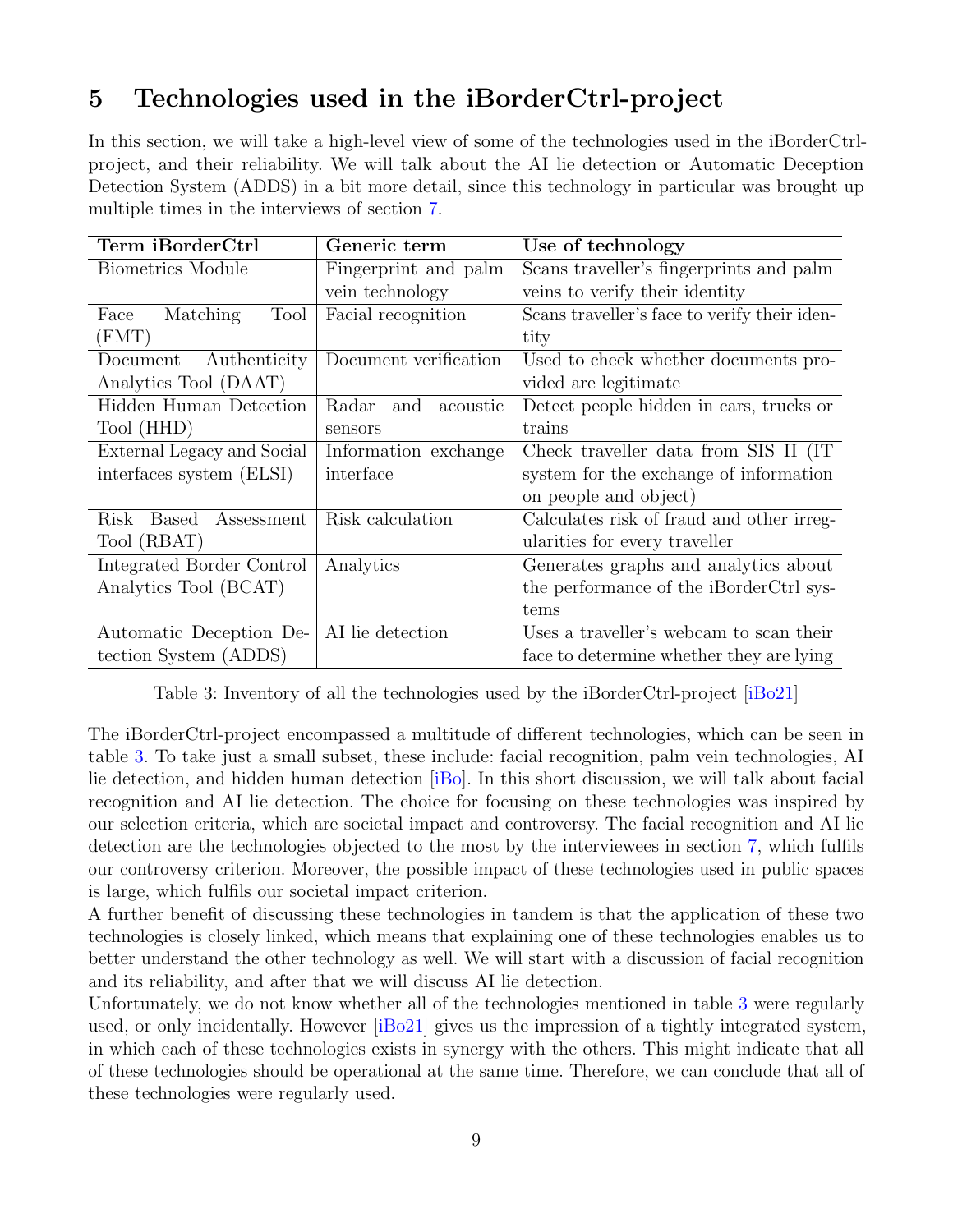### <span id="page-12-0"></span>5.1 Facial recognition

#### <span id="page-12-1"></span>5.1.1 Technical specification

Traditional facial recognition algorithms rely on two-dimensional images to recognise faces [\[LJ11\]](#page-32-7). The iBorderCtrl-project did not publish any specifications about what sort of facial recognition algorithm they are using. However, from the fact that the interview with the digital avatar can be conducted using a webcam, and taking into account that most webcams as of the moment of writing are not able to capture three-dimensional images, we assume that the iBorderCtrl-project used a two-dimensional facial recognition algorithm.

Traditional two-dimensional facial recognition is composed of four steps, namely

- 1. Face detection
- 2. Alignment
- 3. Establishing a feature vector of the face
- 4. Matching this feature vector against a database of faces [\[LJ11\]](#page-32-7)

The processing flow of these four steps is visualised in figure [1.](#page-12-2)



<span id="page-12-2"></span>Figure 1: The four steps of facial recognition algorithms, as visualised by [\[LJ11,](#page-32-7) p. 4]

Face detection The first step in facial recognition is face detection. The goal of face detection is to locate and identify all the faces in a single picture, while not being hindered by differences in age, expression, orientation or lighting conditions [\[LJ11,](#page-32-7) p. 277]. The most widely used techniques go through the whole image using a subwindow, which is a small rectangle that looks at a part of the image. The algorithm then looks as the pattern in this subwindow, and classifies it either as a face or as a non-face. This is done for all the sections of the image, with differences in the sizes of the subwindow. The classifier (algorithm that classifies) used to distinguish faces and non-faces uses statistical learning methods to make the classification [\[LJ11,](#page-32-7) p. 277].

Alignment The second step in facial recognition is the alignment step. In this step, the image of the face that was detected in the first step is aligned to take into account the face pose and image details, for example, whether the image is grayscale or not [\[LJ11,](#page-32-7) p. 4].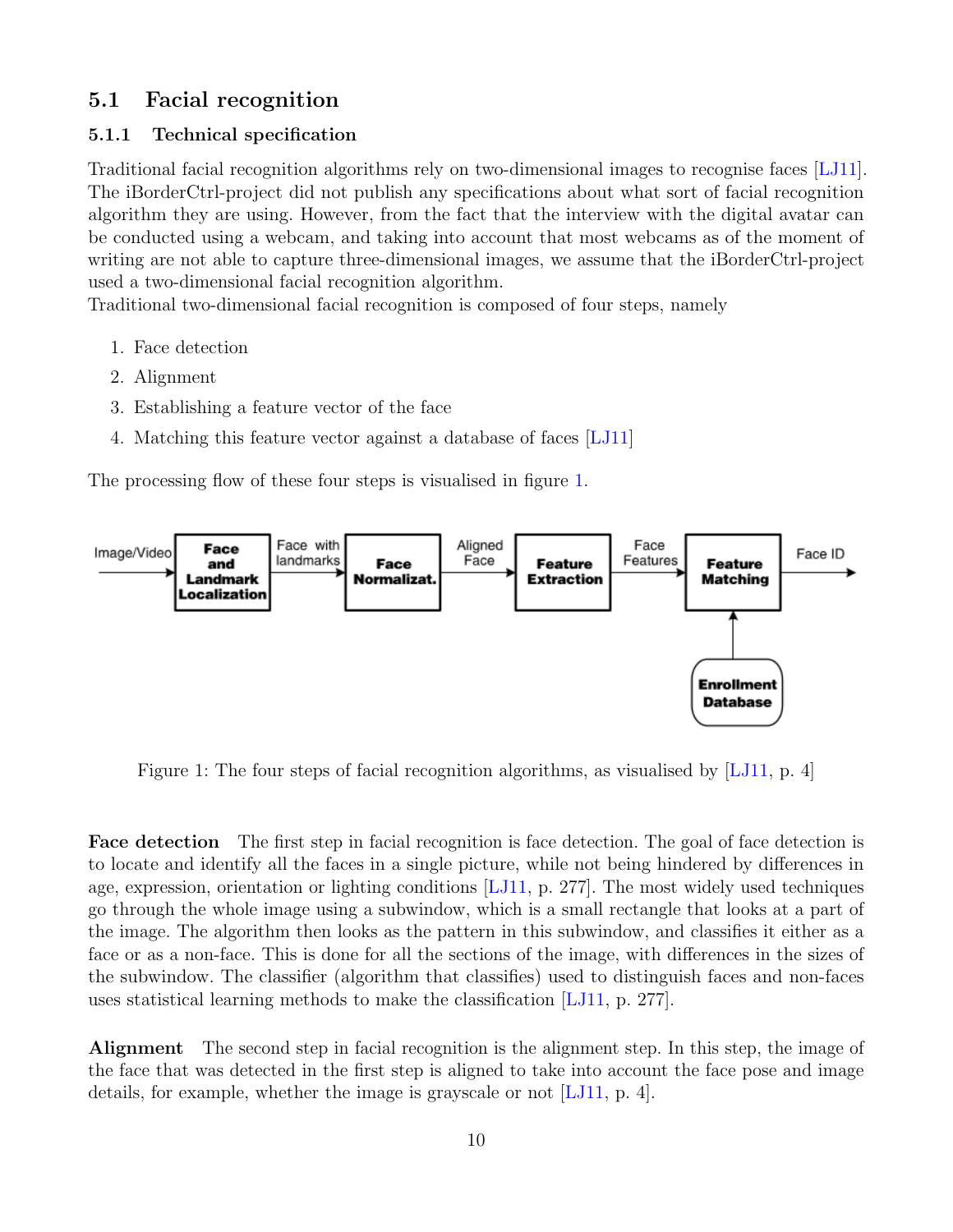Establishing a feature vector of the face After the image of the face has been aligned, it is possible to find features such as eyes, nose, jaw, mouth and cheekbone. These features are put into a feature vector of the face, which is a vector that contains all the information about these features. This feature vector is used for the face matching in the fourth step of the facial recognition algorithm  $[LJ11, p. 4]$  $[LJ11, p. 4]$ .

Matching feature vector against a database of faces Finally, the feature vector is compared with one or multiple faces in the database of faces. If it matches with a face in the database, the algorithm gives "yes" as an output, to indicate that a match has been found. When comparing the feature vector with multiple faces, the faces in the database that match the feature vector the most are returned [\[LJ11,](#page-32-7) p. 4].

#### <span id="page-13-0"></span>5.1.2 Reliability and accuracy

Over the last years, the accuracy (how many faces the algorithm can correctly identify) of facial recognition algorithms has improved somewhat. However, the accuracy of different algorithms still differs widely, even under ideal conditions. Research conducted by the National Institute of Standards and Technology (NIST) showed this difference in capability by researching the false negative identification rates<sup>[1](#page-13-3)</sup> of different algorithms. This can be seen in the following excerpt of their report:

"Four algorithms miss more than 90% of subjects at  $NFP(T)^{2} = 10$  $NFP(T)^{2} = 10$  $NFP(T)^{2} = 10$ , while nineteen algorithms achieve an FNIR below 25%, eleven achieve an FNIR below 15% at the same decision threshold, and five achieve an FNIR below 10% (M30V, M31V, M32V, G31V, G32V). On this basis, the marketplace capability is not broad." [\[GQN17,](#page-31-5) p. 35]

Furthermore, findings by multiple research groups indicate that most facial recognition algorithms suffer from higher false positive rates for people from Asian and African descent, especially for females of African descent [\[GQN17\]](#page-31-5) [\[BG18\]](#page-30-3). Faces classified in NIST's database as African or Asian were 10 to a 100 times more likely to be misidentified than those classified as white  $[GQN17]$ . These results are especially relevant for our discussion of the iBorderCtrl-project, since an official adaption by border guards would mean that the technologies of iBorderCtrl would presumably be used on immigrants, which are for the most part minority groups like those which yield high false positive rates in the studies cited above.

#### <span id="page-13-1"></span>5.2 AI lie detection

#### <span id="page-13-2"></span>5.2.1 Technical specification

While the exact specifications about the AI lie detection system used by the iBorderCtrl-project remain vague, it is clear that their system relied on so called "micro-expressions", a concept first reported by Haggard and Isaacs [\[HI66\]](#page-31-6), and expanded upon by Paul Ekman. Micro-expressions are facial expressions which are so short-lived, typically between 2/3 of a second and 4 seconds [\[EF82\]](#page-31-7), that they remain mostly undetected by normal human eyes [\[HI66\]](#page-31-6). According to Ekman, these

<span id="page-13-3"></span><sup>1</sup>Type II error rate. A type II error is made when the null hypothesis is not rejected when it should be rejected

<span id="page-13-4"></span><sup>2</sup>Authors note: NFP indicates the fixed number of false positives, with T representing the fixed number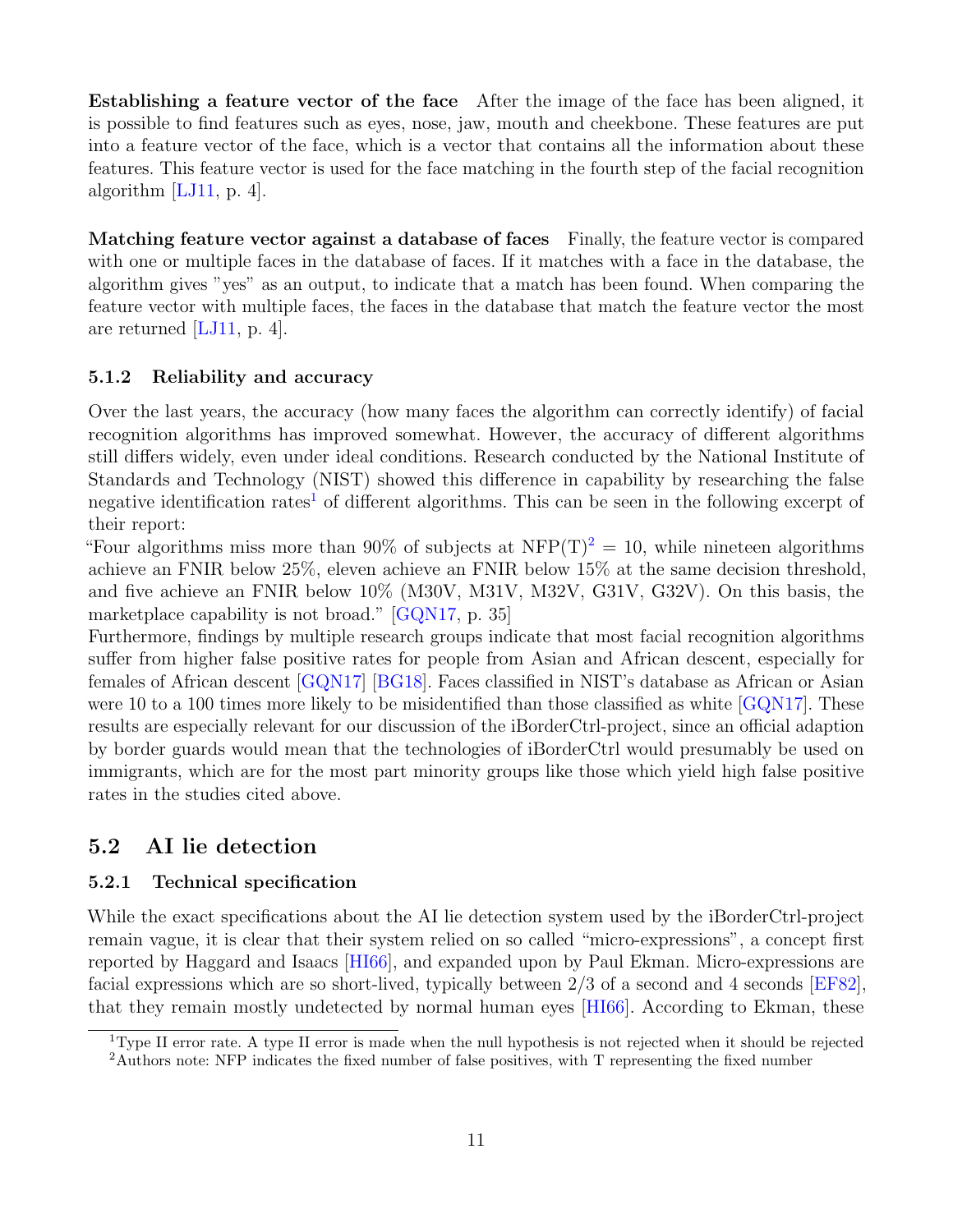micro-expressions "leak" information about our true mental state [\[Ekm03\]](#page-31-8), which means that we can use these micro-expressions to get information about someone's mental state.

The AI lie detection system used by the iBorderCtrl-project utilised the research about microexpressions to determine whether the traveller wishing to cross the EU border is telling the truth while talking to the digital avatar. This technology is connected with the facial recognition technology discussed in section [5.1,](#page-12-0) since a face has to be detected before the AI lie detection system can look for micro-expressions. After detection of the face, the AI lie detection system "assumes that certain mental states associated with deceptive behaviours will drive an interviewee's [non-verbal behaviour] when deceiving"  $[OCK<sup>+</sup>18]$  $[OCK<sup>+</sup>18]$ . By looking at this non-verbal behaviour, the iBorderCtrl-project claimed to be able to spot deception.

#### <span id="page-14-0"></span>5.2.2 Reliability and accuracy

The reliability and accuracy of lie detection in general, and AI lie detection in particular, has not been proven by the scientific research done in these fields. For example, Ekman's work on micro-expressions has been largely discredited [\[BJU07\]](#page-30-4), and other research done on this topic has not been done according to the relevant scientific standards. This is the reason why Ekman's work is poorly regarded in the scientific and legal communities. Even Ekman himself recognises that there is no single indicator that tells us if somebody is lying, when he says: "We don't have something that only occurs when people are lying." [\[AK20\]](#page-30-5)

Furthermore, even traditional lie detection methods, like the lie detection machine, have not shown to have scientific grounding as a device for establishing whether a subject is lying or not. In their research the National Academy of Sciences concluded that lie detection machines should not be used in court, since there is no scientific evidence for these machines [\[CN03\]](#page-30-6). In this same report, the National Academy of Sciences posited some questions that needed to be answered before a lie detection test could be seen as scientifically valid [\[CN03\]](#page-30-6). iBorderCtrl leaves most of these questions unanswered, and it seems likely that the webcams and smartphone-cameras, which are used to conduct the interview with the digital avatar, will not produce standardised measurements, which is one of the criteria for scientific validity introduced by the National Academy of Sciences.

Even if they exist, it is not clear if the AI lie detection system of iBorderCtrl will be able to detect micro-expression at all. Seminal research done on automatically analysing spontaneous micro-expressions report fairly low accuracy rates, ranging from 58.45%-65.55% for micro-expression detection, to  $35.21\%$ -52.11% for micro-expression recognition [\[LPH](#page-32-9)+13]. This research was done by, among others, a Research Lead at Google Cloud AI [\[Pfi21\]](#page-32-10). When even industry-leading experts report relatively low accuracy rates, it seems safe to assume that the iBorderCtrl-project, with its small budget compared to Google, had even lower accuracy rates. However, since iBorderCtrl has not published the accuracy rates of their AI lie detection system, this remains only a conjecture.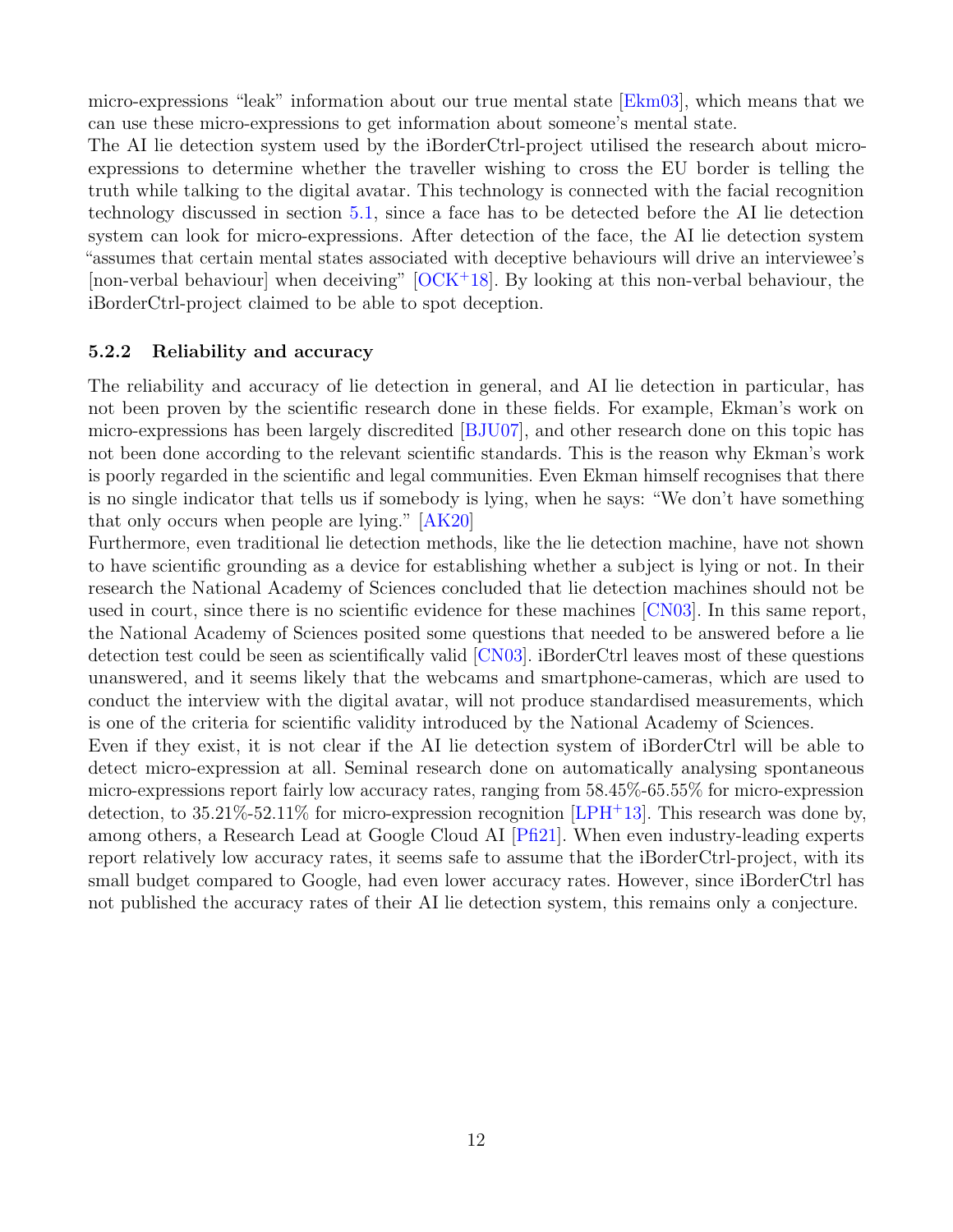# <span id="page-15-0"></span>6 Applications of the technologies used in the iBorderCtrlproject

In this section, we will discuss some of the applications of the technologies used in the iBorderCtrlproject. We will do this based on the information provided by both the project itself, and by secondary sources, namely newspaper articles and other reporting. We will focus on the technologies discussed in section [5,](#page-11-0) since both facial recognition and AI lie detection play an important role in the application of the technologies of the iBorderCtrl-project.

The facial recognition and AI lie detection systems discussed in section [5](#page-11-0) are both crucial to the avatar interview that is part of the pre-travel stage of the iBorderCtrl border crossing procedure [\[iBo\]](#page-31-4). Before this interview is conducted, prospective travellers to the European Union are asked to provide the following information [\[iBo\]](#page-31-4):

- Every country he/she will visit (length of stay, purpose of trip, expected date of arrival)
- Which travel documents he/she will use in each country
- A photo snapshot of aforementioned travel documents
- License plate, ownership documents, driver licence number
- A photo snapshot of the driver's licence

After this information has been checked for authenticity and has been stored in the iBorderCtrldatabase, the traveller will talk to the digital avatar of a border guard.

#### <span id="page-15-1"></span>6.1 Avatar interview

In this interview, prospective travellers will talk to a digital avatar of a border guard, which will ask them questions about themselves and their trip [\[iBo\]](#page-31-4). The avatar can be seen in figure [2.](#page-16-1) According to the iBorderCtrl-project, the questions that the avatar asks will be similar to questions asked by a real border guard [\[iBo\]](#page-31-4). These are not further specified, but they might include questions like: "What is the purpose of your trip?", "Where will you be staying?" and "How long do you intend to stay?" Before answering these questions, travellers will be asked to turn on their webcam. This is necessary, since their face needs to be visible for the AI lie detection and the facial recognition components to work.

While answering the questions of the digital avatar, the face of prospective travellers will be scanned by what the iBorderCtrl-project called the "Automatic Deception Detection System (ADDS)". This system is their version of AI lie detection. Since Automatic Deception Detection System is quite an opaque and verbose term, we will use the term AI lie detection for the remainder of this section. The working of the lie detection system are elaborated on by the project as follow: "The avatar interview is designed to detect false answers as it observes non-verbal behaviour. This means that the traveller will be filmed using his/her video camera while computer software observes facial (micro) gestures of the participant to detect deceptive behaviour." [\[iBo\]](#page-31-4) The "facial (micro) gestures" referred to are the micro-expressions which are described by Ekman [\[EF82\]](#page-31-7) [\[Ekm03\]](#page-31-8).

After the interview has been completed, facial recognition is used to detect a face in the recorded video of the interview, and compare that face with the face on the prospective traveller's passport [\[iBo\]](#page-31-4). Since the only purpose here is to verify whether the traveller is actually who they say they are, we are dealing with facial recognition used for verification.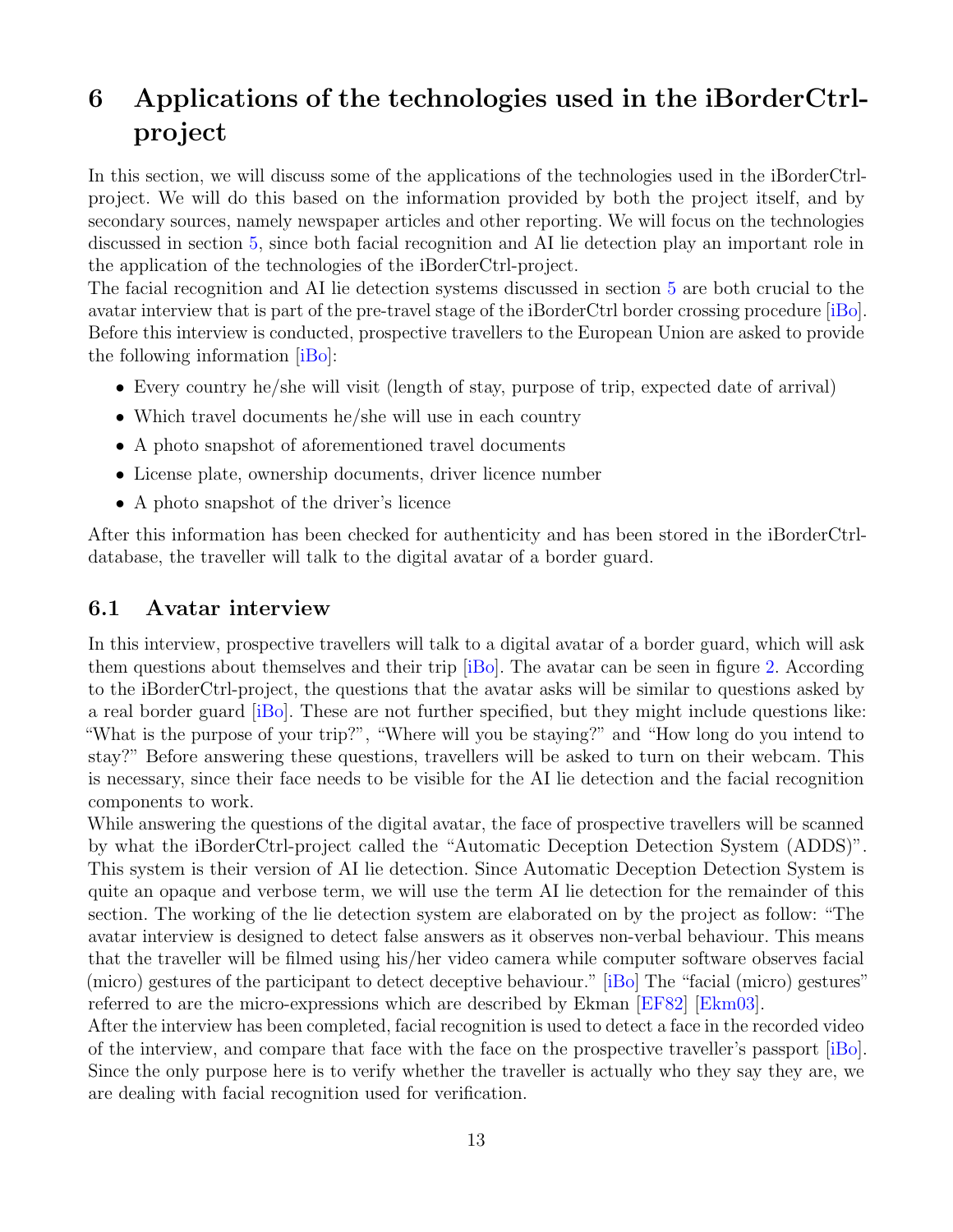

Figure 2: The digital avatar of a border guard the iBorderCtrl-project uses

# <span id="page-16-1"></span><span id="page-16-0"></span>7 Interviews with resource persons

In this section we will discuss the code labelling diagram we have constructed based on our interviews with the resource persons. This diagram can be seen in [4.](#page-18-0) Note that not all the resource persons mentioned in section [3.2.1](#page-7-0) were available for an interview, and therefore not everyone mentioned there is part of the code labelling diagram in table [4.](#page-18-0) As mentioned in section [3.2.1,](#page-7-0) we have used a process whereby we first note all the topics discussed in an interview, and afterwards merge all the relevant topics. This way, we can identify the common issues raised by the resource persons, to better understand the iBorderCtrl-project and their perception of the project. We have only included the people who we have actually been able to interview, which means that not all the people mentioned in section [3.2](#page-6-2) have been included. For brevity's sake, we also decided to only include the topics that have been mentioned by at least three resource persons. These topics are:

- Prominence of efficiency at the border
- Non-transparency issue
- Issues with lie detection
- Human rights framework

The topics have been formulated broadly by design, to allow for the greatest generalisation power possible. This means that different resource persons might stress different aspects of the topic, but that at the core all of them are talking about the same subject. How each resource person chooses to interpret that topic can be seen in table [4.](#page-18-0)

Since we have only included topics that have been discussed by at least three resource persons, a number of topics are omitted in table [4.](#page-18-0) For completeness' sake, we include them in the following list: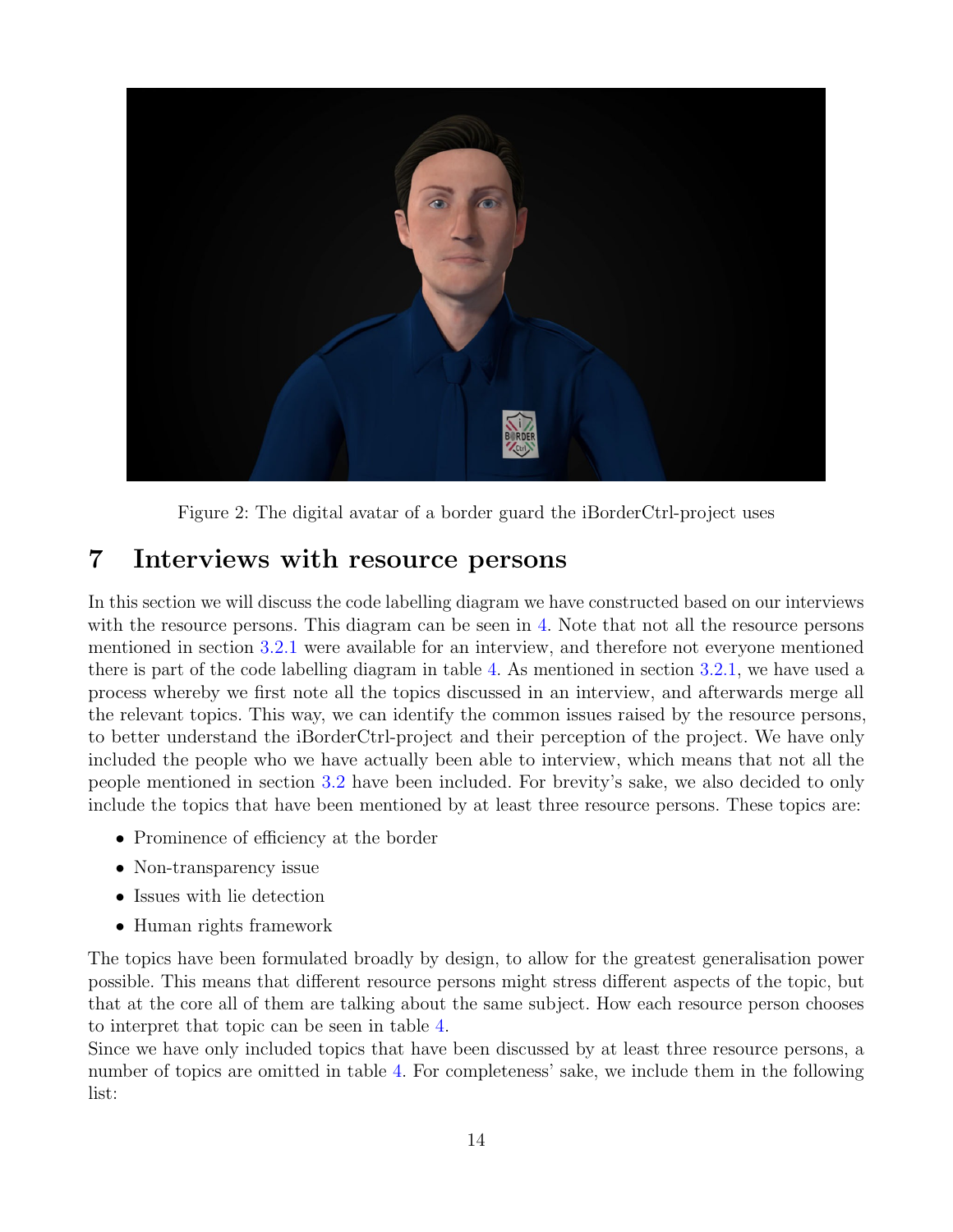- Biometric data
- $\bullet$  Article 22 of the GDPR
- Regulation of technology
- $\bullet\,$  Security-industrial complex
- Using algorithms to find bias in border guards
- Biased algorithms
- Primary-secondary model
- Procedures and oversight
- Ethics/science whitewashing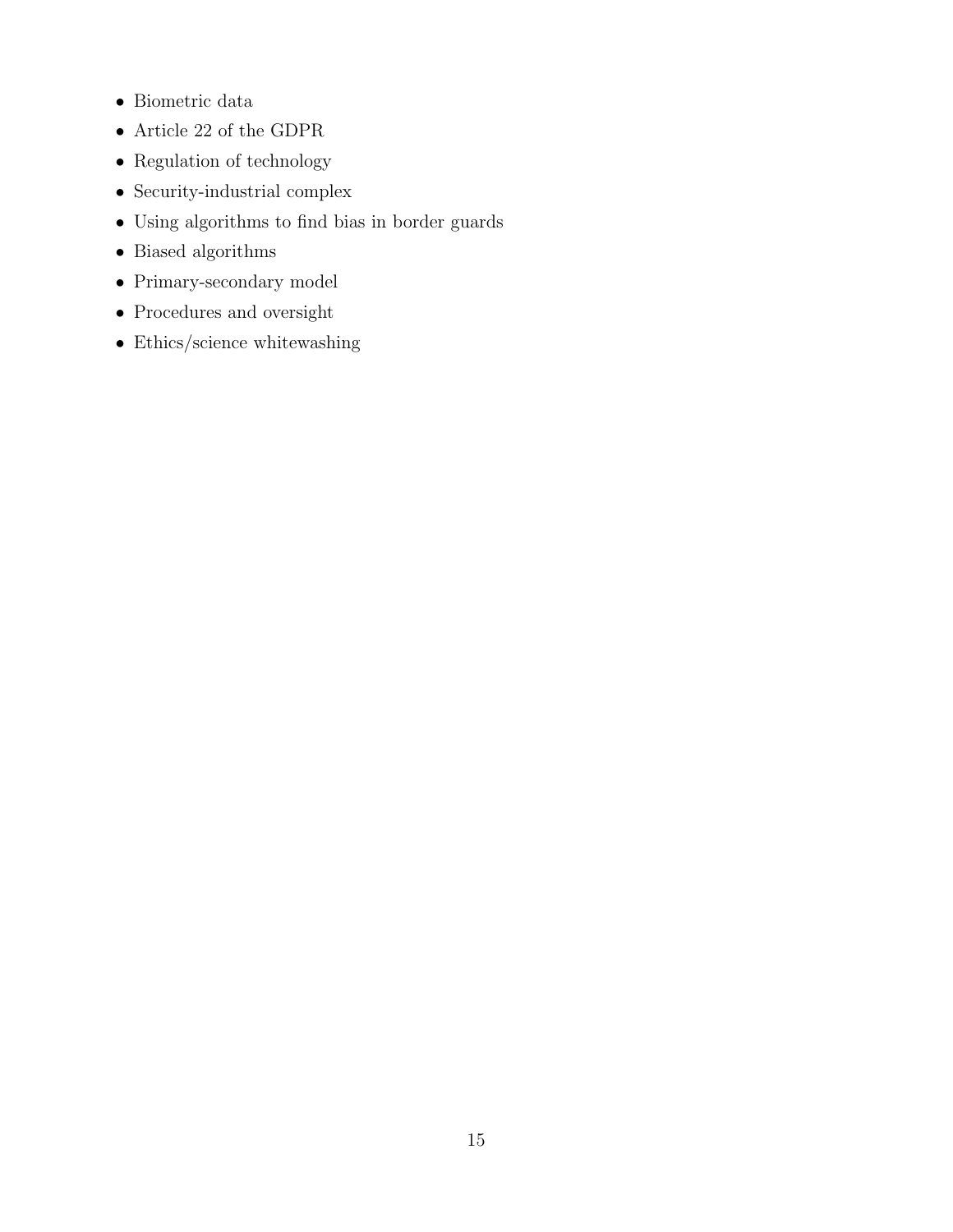<span id="page-18-0"></span>

| Interviews  | Prominence of efficiency        | Non-transparency issue              | Issues with lie detection          | Human rights<br>frame-        |
|-------------|---------------------------------|-------------------------------------|------------------------------------|-------------------------------|
|             | at the border                   |                                     |                                    | work                          |
| 2021-02-02: | "I hope you will problema-      | "So, as science, it does not        | "Ekman's work has been             | "I think this is at the foun- |
| Vera<br>Dr. | tize, if you can the way        | have a good standing in             | mostly discredited in terms        | dation of human rights, of    |
| Wilde       | that our focus gets drawn       | the scientific community, be-       | of assuming universality of        | freedom of thought, of as-    |
| Rop<br>&    | to policing borders better      | cause the evidence-base is          | seven basic emotions. So, as       | sociation, the other, what    |
| Gonggrijp   | and more efficiently here,      | limited, and the evidence           | science, it does not have a        | we think of civil rights and  |
|             | and of course, as a philoso-    | is mixed, and there's in-           | good standing in the scien-        | civil liberties in the U.S.,  |
|             | pher, is that something that    | sufficient scientific evidence      | tific community, because the       | that you think more in terms  |
|             | we should be doing? What        | to say we should rely on            | evidence-base is limited, and      | of the declaration of human   |
|             | values should we be prior-      | this for any sort of deci-          | the evidence is mixed, and         | rights framework in Europe;   |
|             | itizing?" $[\dots]$ "When you   | sions. But it was also to-          | there's insufficient scientific    | if you do not protect the in- |
|             | look at how European non-       | tally non-transparent what          | evidence to say we should          | ternal freedom of thought, if |
|             | Schengen borders are being      | they were actually doing []         | rely on this for any sort of de-   | you do not protect cognitive  |
|             | policed in the water, it's, you | interview and talk to Dr.           | cisions" $[\dots]$ "The text that  | liberty, then I think you are |
|             | know, Seawatch vs Frontex,      | James O'Shea at Manchester          | explains to you why lie de-        | failing to protect the neces- |
|             | running their drones, and       | Metropolitan University []          | tection is pseudoscience, and      | sary conditions for freedom   |
|             | one team is watching people     | waved his hands in the in-          | why it is evil and bad." $[\dots]$ | of thought."                  |
|             | die, and the other team is      | terview $[\ldots]$ and said: "Well, | "Vera could say: yes, this is      |                               |
|             | trying to save them. Maybe      | the great thing about our           | pseudoscience."                    |                               |
|             | the drones are nice and effi-   | technology, is that we don't        |                                    |                               |
|             | cient, but that is really not   | know what it's doing, we            |                                    |                               |
|             | what Frontex should be do-      | just train it to get the an-        |                                    |                               |
|             | ing."                           | swers right, and then it does       |                                    |                               |
|             |                                 | it, woohoo!" And that's not         |                                    |                               |
|             |                                 | how this is supposed to work,       |                                    |                               |
|             |                                 | right? That's a bad theory."        |                                    |                               |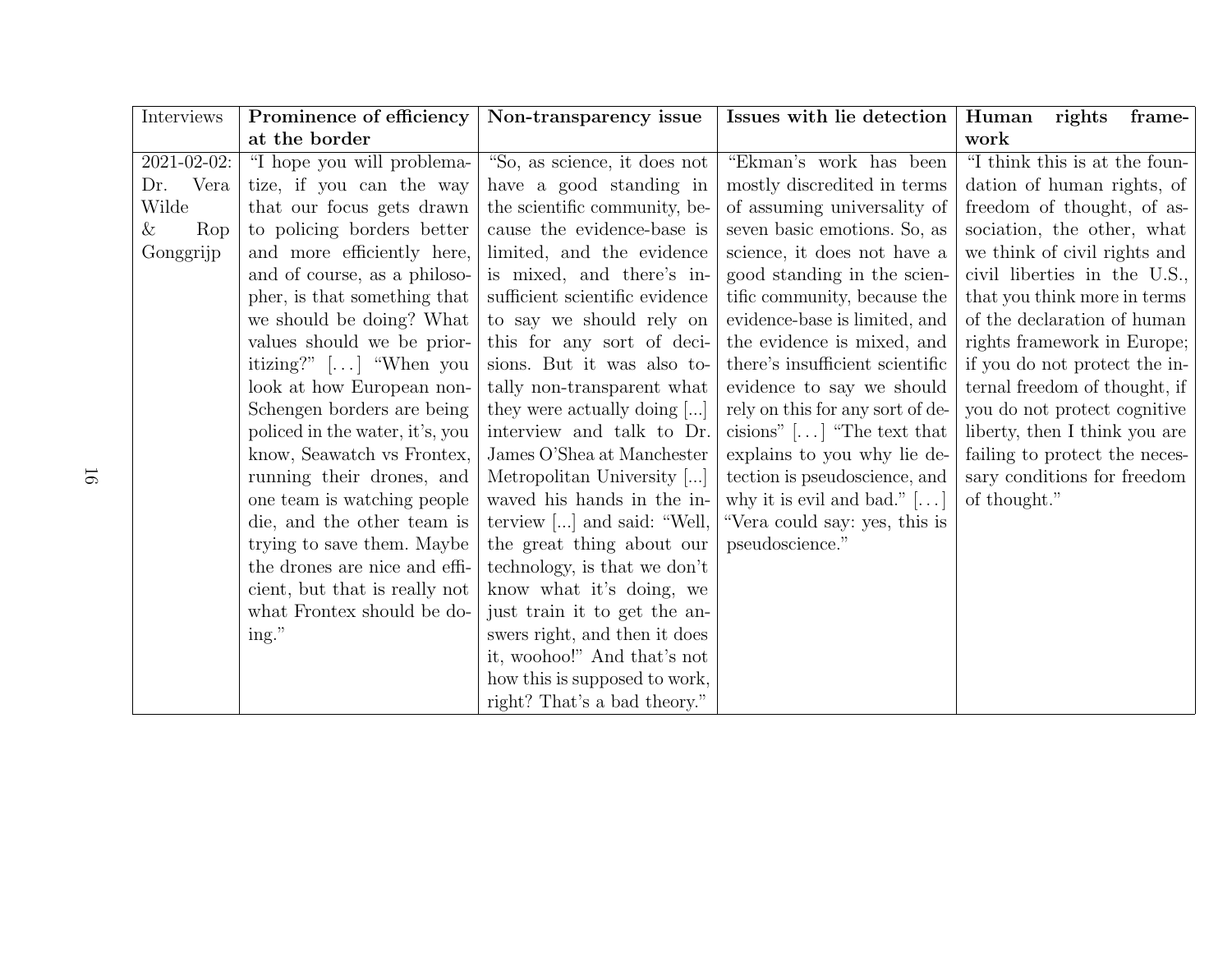| $2021 - 02 - 08$ : | "[] why are we using these     | "For me, it been a kind of     | "Those"<br>traditional<br>lie- | "In my work, you know,        |
|--------------------|--------------------------------|--------------------------------|--------------------------------|-------------------------------|
| Dr. Petra          | tools when we know that:       | very instructive, useful ex-   | detector, you know, the        | I use the human rights,       |
| Molnar             | A. they don't work, B. they    | ample as well, because a       | ones that go back-and-forth    | kind of international hu-     |
|                    | are human rights infringing,   | lot of things that happen      | with the little arm, like      | man rights framework to try   |
|                    | C. they are actually mak-      | in this space are opaque       | the pictures, they're not      | and show how far-reaching     |
|                    | ing the system less efficient  | and murky and difficult to,    | even admissible in certain     | the impact of the migra-      |
|                    | because, guess what, peo-      | kind of, pin down $[\dots]$ we | jurisdictions as evidence.     | tion management technology    |
|                    | ple are going to start suing   | know that the private sec-     | Like, you can't bring that     | "panopticon" if you will, is. |
|                    | you. There is nothing as in-   | tor is so based in, when       | into a case, so why are we     | And again, the iBorderCtrl-   |
|                    | efficient as lawsuits based    | it comes to, again, agenda-    | developing new lie-detectors   | project, the way that it was  |
|                    | on human rights, seriously.    | setting, priority-setting and  | when we know the old ones      | talked about, the way that    |
|                    | I mean, this efficiency ar-    | just kind of creating this     | don't work anyway? It's like,  | it was developed, it really,  |
|                    | gument, I think it doesn't     | kind of opaque space where     | dumb science, right?"          | really shows just how far-    |
|                    | hold any water, because it is  | anything goes."                |                                | reaching the human rights     |
|                    | not actually about efficiency, |                                |                                | ramifications of something    |
|                    | it's about, like, specific use |                                |                                | like this could be."          |
|                    | of state power against peo-    |                                |                                |                               |
|                    | ple. If you really cared about |                                |                                |                               |
|                    | efficiency, you would hire     |                                |                                |                               |
|                    | a lot more immigration of-     |                                |                                |                               |
|                    | ficers, you would properly     |                                |                                |                               |
|                    | train them. You would set      |                                |                                |                               |
|                    | up courts, you would set up    |                                |                                |                               |
|                    | tribunals. So it's not about   |                                |                                |                               |
|                    | efficiency."                   |                                |                                |                               |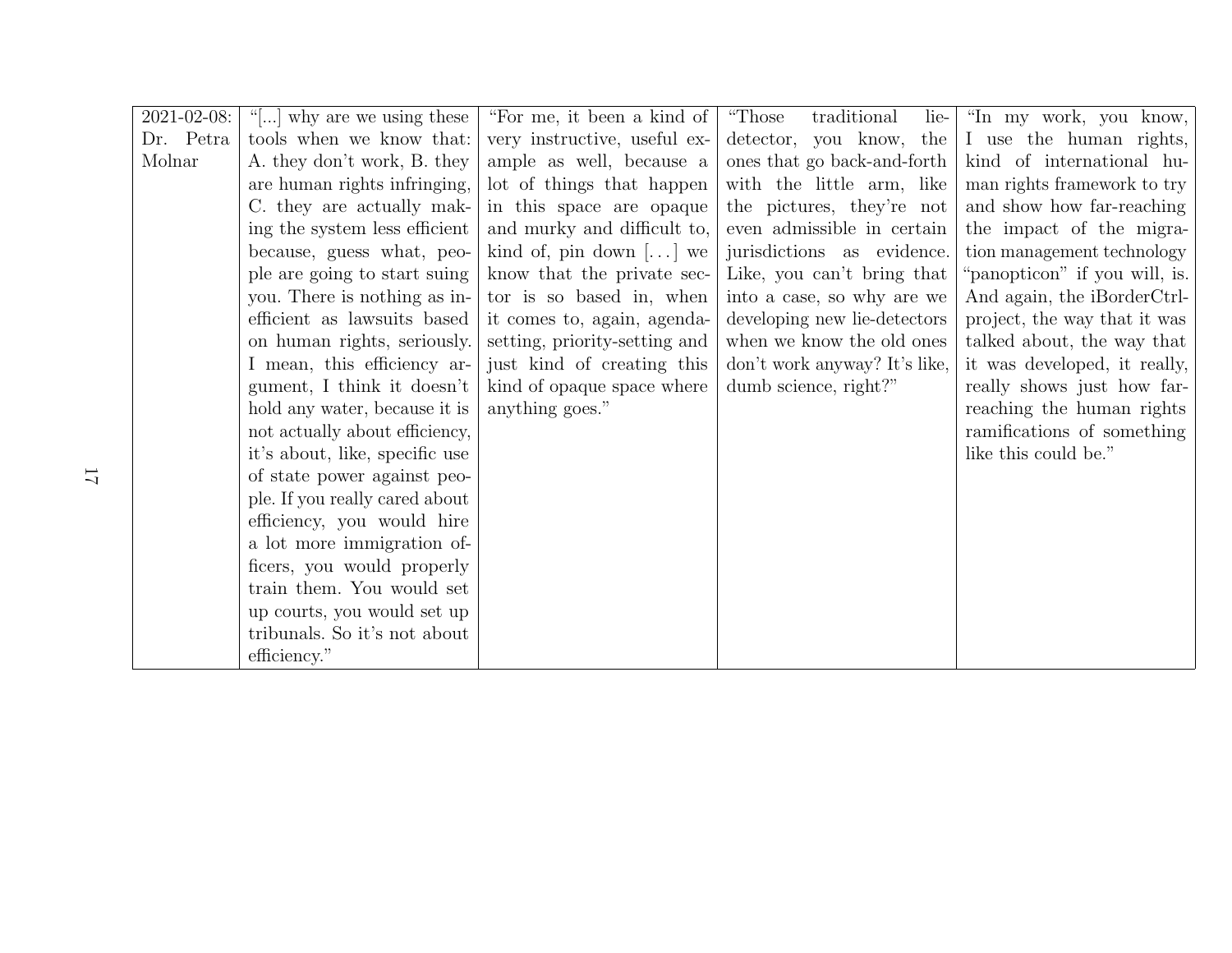| 2021-04-          | "Efficiency is not a value.                 |  |  |
|-------------------|---------------------------------------------|--|--|
| Dr.<br><b>23:</b> | The only value is justice. Ev-              |  |  |
| Matthew           | ery other thing that you're                 |  |  |
| Longo             | talking about, if it cuts into              |  |  |
|                   | justice, it's no value at all.              |  |  |
|                   | And so the problem is that                  |  |  |
|                   | efficiency, look, great, be ef-             |  |  |
|                   | ficient, if you're already just.            |  |  |
|                   | The problem is that effi-                   |  |  |
|                   | ciency cuts into justice, it                |  |  |
|                   | trades off on justice. And                  |  |  |
|                   | so they end of cutting cor-                 |  |  |
|                   | ners for the sake of efficiency,            |  |  |
|                   | that's the problem, right?                  |  |  |
|                   | So it's not efficiency or non-              |  |  |
|                   | effiency, it's efficiency over              |  |  |
|                   | and above very important                    |  |  |
|                   | things, that are basically the              |  |  |
|                   | moral values we care about.                 |  |  |
|                   | $\left[\ldots\right]$ Anytime efficiency is |  |  |
|                   | the primary goal of any of                  |  |  |
|                   | these organisations, there's                |  |  |
|                   | a big problem."                             |  |  |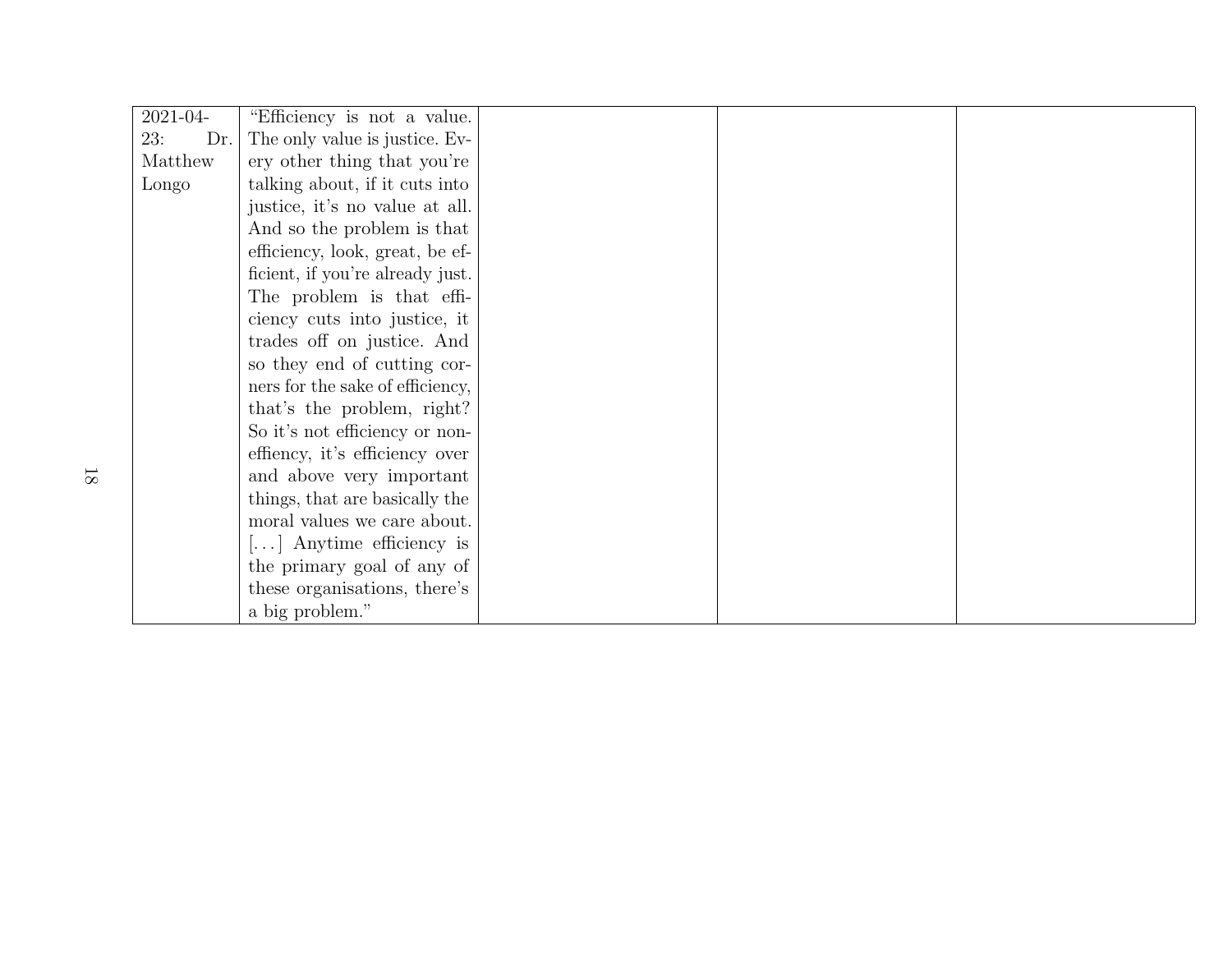| 2021-06-23: | "I mean, efficiency is not                 | "It's at least strange to                      | "We cannot understand how     | "Yeah, so apart from all the   |
|-------------|--------------------------------------------|------------------------------------------------|-------------------------------|--------------------------------|
| Kon-        | a bad thing, unless it's the               | say that all of these re-                      | with so few money you can     | privacy issues that we have    |
| stantinos   | only priority. We should just              | ports are confidential, and                    | get such a good lie detection | discussed before, it is also   |
| Kakavoulis  | balance with all the $[ \dots ]$ As        | at least something should                      | AI software. And our great-   | a very important issue that    |
|             | I've said before, they should              | have been made public, or                      | est concern is what happens   | there is a human rights im-    |
|             | always be aware and try to                 | at least disclosed to anyone                   | with false positives."        | pact assessment as well. So,   |
|             | respect the legal and ethi-                | having an legitimate inter-                    |                               | this is why we have asked      |
|             | cal issues around all this. "              | est to request. And since we                   |                               | for the ethical reports on     |
|             | $\left[\dots\right]$ "So we should not say | have requested it, at least re-                |                               | the project." $[]$ "We def-    |
|             | that, in order to capture and              | ceive a part of these reports"                 |                               | initely believe that this is   |
|             | condemn all criminals going                | $\left[\ldots\right]$ "If the opinion has been |                               | the way forward, but we        |
|             | around the European Union,                 | granted, and if they have                      |                               | should just not rush that      |
|             | it is okay to also capture and             | found that everything is law-                  |                               | much, so that people's rights  |
|             | condemn a few innocent cit-                | ful, than why not make it                      |                               | are also respected. We def-    |
|             | izens. This is not how the                 | publicly available? I can un-                  |                               | initely believe that in the    |
|             | Western philosophy for law                 | derstand that some part of                     |                               | coming years we're going to    |
|             | operates. The Western phi-                 | the data protection impact                     |                               | have more and more technol-    |
|             | losophy for law clearly says               | assessment can not be pub-                     |                               | ogy being implemented, and     |
|             | that everybody is innocent                 | licly available, maybe they                    |                               | we're not against this, but    |
|             | until it is proven the other               | should be treated as confi-                    |                               | we definitely are asking for   |
|             | way. So, we should always                  | dential because they have                      |                               | more transparency and more     |
|             | keep this in mind, and we                  | to do with the technical se-                   |                               | legal regulation of this tech- |
|             | should not, in the name of                 | curity of the software, but                    |                               | nology use. As well as bet-    |
|             | efficiency, and in the name                | this does not mean that the                    |                               | ter implementation of this     |
|             | of keeping Europe a more se-               | data protection impact as-                     |                               | framework. So, not just that   |
|             | cure place than others, go                 | sessment as a whole, or at                     |                               | this legal framework exists,   |
|             | against the philosophy with                | least most parts of it, should                 |                               | but also that it is taken into |
|             | which our Western legisla-                 | not be available"                              |                               | account when designing new     |
|             | tion, but also civilization has            |                                                |                               | projects."                     |
|             | been created. "                            |                                                |                               |                                |

Table 4: Code labeling diagram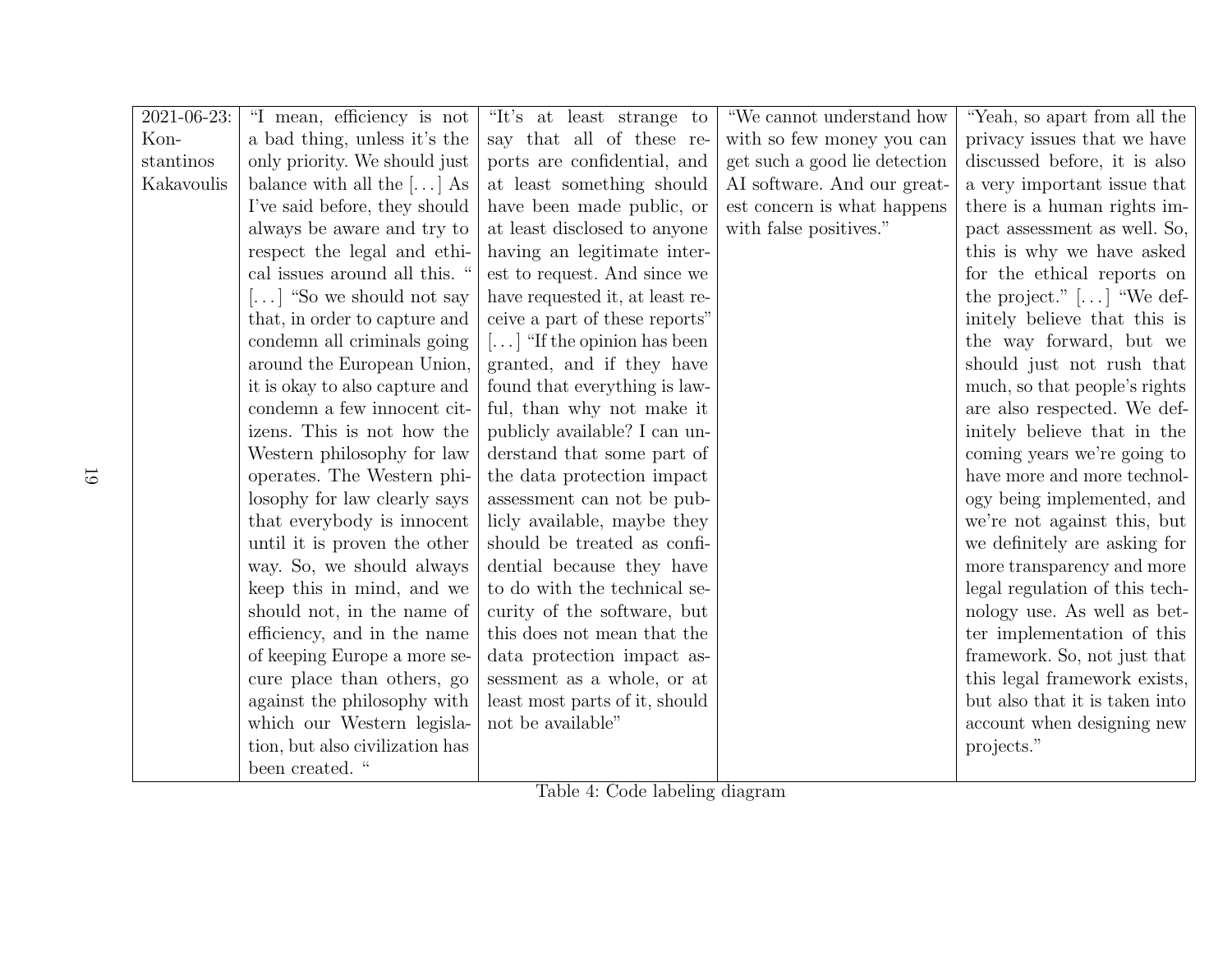# <span id="page-22-0"></span>8 Analysis of the iBorderCtrl-project using three different ethical theories

In this section, we will analyse the applications of the technologies specified in section [6,](#page-15-0) using the theoretical framework we outlined in section [4.](#page-8-0) For clarity, we will discuss each ethical analysis in a separate subsection, using the same order as used in section [4.](#page-8-0)

#### <span id="page-22-1"></span>8.1 Consequentialism

As mentioned in section [4.1,](#page-8-1) we will use a form of act utilitarianism to analyse the applications of the technologies of the iBorderCtrl-project. We will focus on the two main groups involved in a border crossing, namely travellers and border guards.

#### <span id="page-22-2"></span>8.1.1 Travellers

We can identify multiple negative consequences for travellers of the application of the technologies in the iBorderCtrl-project.

Bias First of all, travellers will probably be discriminated against by the AI lie detection system. This has two reasons; a general reason and a specific reason. The general reason is that AI systems in general tend to substantiate existing human biases towards minority groups [\[KvP11\]](#page-31-2) [\[MAT](#page-32-1)<sup>+</sup>16]. Furthermore, as mentioned in section [5.1.2,](#page-13-0) facial recognition contains a racial bias to lighter skin colours [\[BG18\]](#page-30-3). Since most non-EU travellers will belong to a minority group and/or have a darker skin colour, this bias and the discrimination that follows will harm them.

The specific reason why the technologies used in the iBorderCtrl-project are problematic for the traveller, is that they have been trained on a very limited training set, with only 32 people, that contained twice as much men as women, and no Hispanic or black people  $[OCK+18]$  $[OCK+18]$  [\[Bit20\]](#page-30-7). This very small and homogeneous training set means that the system will probably be very biased towards white men, worsening the bias that these systems already suffer from in themselves. This increased bias means that the harm suffered by a non-white, non-EU traveller will be even greater than mentioned above.

Psychological harm While not all utilitarians agree about whether psychological harm constitutes "real" harm, the added psychological harm to potentially already traumatised travellers is too important to overlook. Therefore, we will include psychological harm in our consequentialist analysis. This psychological harm is twofold.

First of all, being discriminated against may result in feeling inferior, and developing an inferiority complex [\[Wil99\]](#page-33-1). This inferiority complex is a feeling of inadequacy, which often results in the belief that one is somehow inferior to others [\[EAJ17\]](#page-30-8). While the one interaction with the technologies of the iBorderCtrl-project will not immediately make travellers develop an inferiority complex, the discrimination by the AI lie detection system and possibly also by the human border guard will further entrench any existing feelings of inferiority they may have. This has grave consequences for the further lives of the travellers, since an inferiority complex is linked to worse study and work results [\[Hut07\]](#page-31-9), and overall reduced levels of happiness [\[AC19\]](#page-30-9).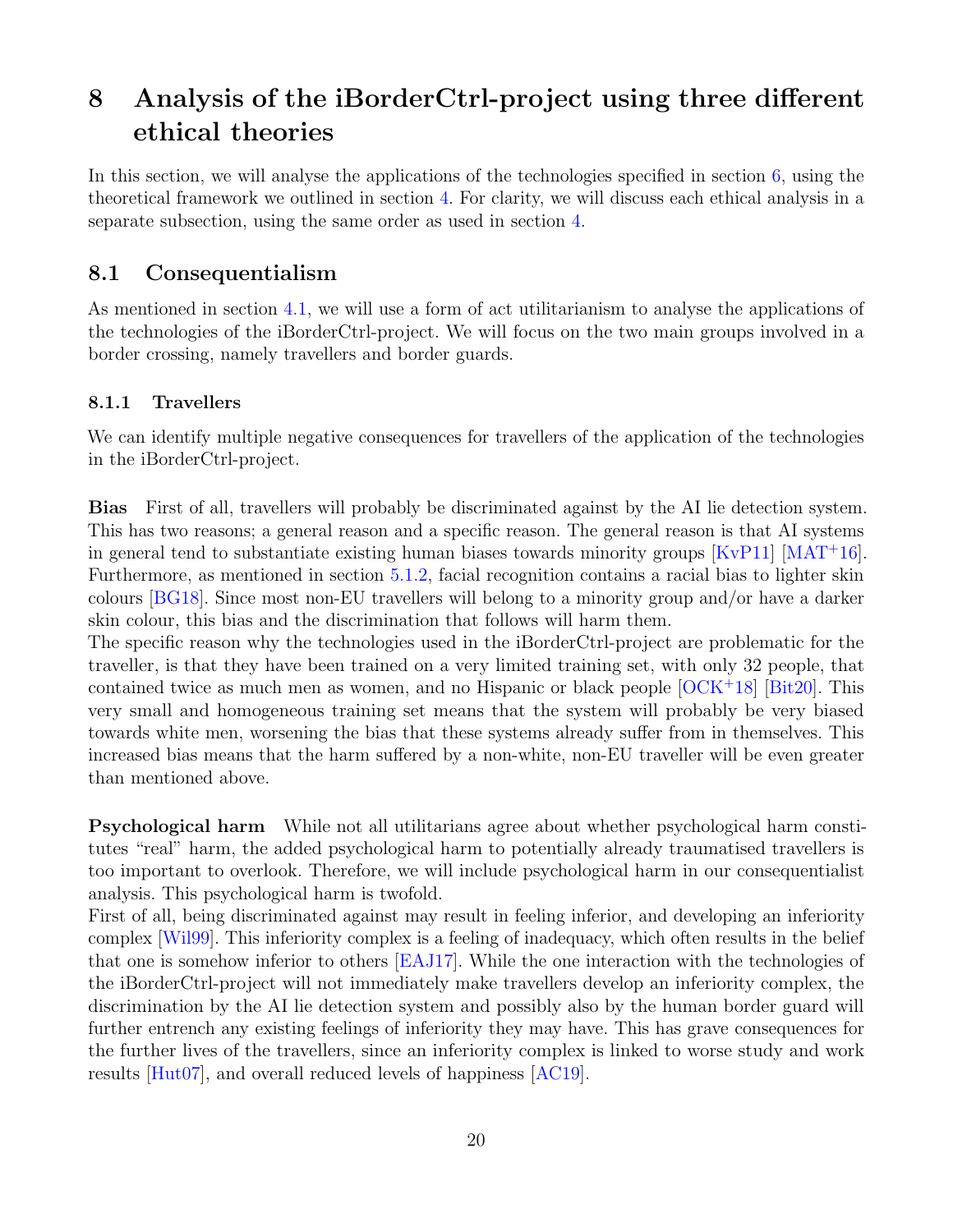Another factor that might hurt the self-esteem of the travellers, is the implicit assumption behind the AI lie detection system, namely, that all the non-EU travellers who are trying to get into the EU will be lying, or will at least be inclined to lie. Being in this position, where you are asked to "prove" that you are not lying by being subjected to an interview, is very degrading. Even if this does not lead to the development or worsening of an inferiority complex, the consequences of being degraded are by themselves grave enough to constitute psychological harm.

#### <span id="page-23-0"></span>8.1.2 Human border guards

The consequences for human border guards will be mostly good, since the use of the technologies seems to have been designed with their interests in mind.

The biggest benefit of using these technologies for the border guards is that it makes the process of border crossings more efficient from their point of view. This is explicitly stated in one of the press releases of the European Commission: "the project is aiming to deliver more efficient and secure land border crossings to facilitate the work of border guards" [\[Eur18\]](#page-31-1). The amount of work taken out of the hands of the human border guards is perfectly illustrated in the following passage from the press release:

"Border officials will use a hand-held device to automatically cross-check information, comparing the facial images captured during the pre-screening stage to passports and photos taken on previous border crossings. After the traveller's documents have been reassessed, and fingerprinting, palm vein scanning and face matching have been carried out, the potential risk posed by the traveller will be recalculated. Only then does a border guard take over from the automated system." [\[Eur18\]](#page-31-1).

Apart from the learning curve of these technologies, the amount of direct negative consequences for the human border guards will probably be very limited. However, we could identify a possible future consequence of the iBorderCtrl-project, namely automation of the jobs currently done by human border guards. According to [\[Bal19\]](#page-30-10) mid-qualification jobs will most likely be automated in the near future. Since being a border guard is a mid-qualification job, it seems likely that a successful pilot of the iBorderCtrl-project would lead to increasing interest in the possibility of automating this. Therefore, one of the possible negative consequences of the iBorderCtrl-project for the border guards is the fact that their jobs might disappear in the future if this project is successful. However, since it is unclear how fast the development of these technologies will go, it might not be on the human border guards' minds that this is a possibility.

Conclusion For brevity's sake, we have chosen to focus on two main groups involved in border crossings in our consequentialist analysis of the technologies used in the iBorderCtrl-project. We saw that the consequences for travellers are very negative and very serious, while the benefits for human border guards are relatively minor. Therefore, our utilitarian calculus is relatively clear: very negative consequences for a majority (the travellers) versus minor positive consequences for a minority (the human border guards) leads us to the conclusion that the application of the technologies used in the iBorderCtrl-project is more ethically condemnable in a consequentialist sense.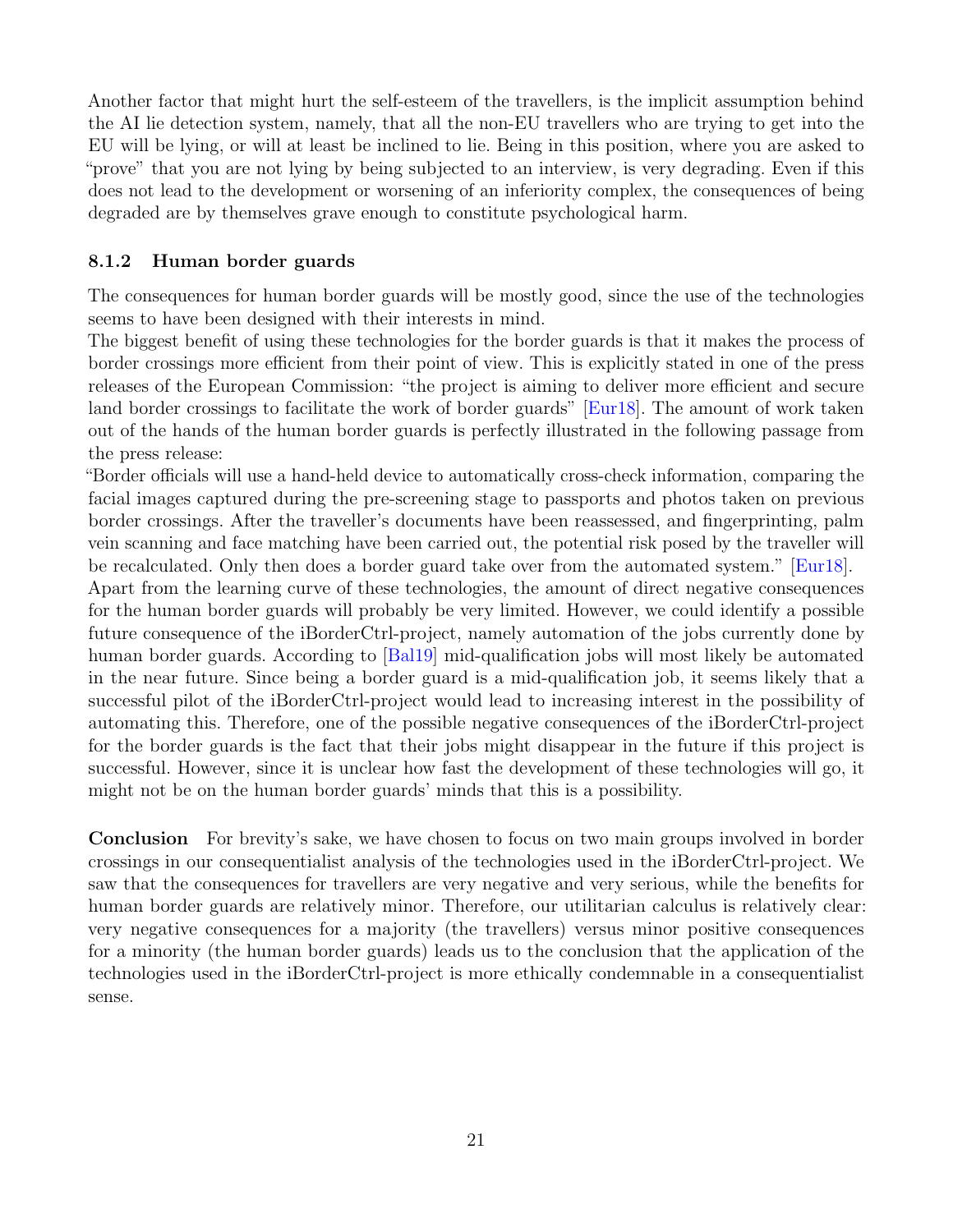#### <span id="page-24-0"></span>8.2 Deontology

Many of our modern rights-based perspectives of morality are based on deontology. As mentioned in section [4.2,](#page-8-2) respect for persons is the central concern of deontological ethics. This respect for persons and their inalienable rights, especially in the Kantian sense, is what lies at the foundation of our modern conception of human rights [\[Ore00,](#page-32-11) p. 90].

For our deontological analysis, we will use a human rights framework to access the project. This has two reasons: firstly, the aforementioned deontological nature of human rights, and secondly, the fact that the human rights framework was mentioned often in the interviews conducted with resource persons, as seen in section [7.](#page-16-0) Since the complicated nature of border crossings makes legal questions about which laws apply a bit murky, we will use the framework that by it's very nature applies to every human being, namely the Universal Declaration of Human Rights [\[Uni48\]](#page-32-12). The human rights that we will use in our discussion are:

- Dignity (Article 1)
- Right to privacy (Article 12)
- Freedom of thought, religion and conscience (Article 18)

It is important to note that for a deontologist these rights always apply, and are therefore above any considerations about efficiency and practical implementation of a system. Therefore, the efficiency argument will not be discussed in this section, since it is not relevant to a deontologist analysis. This is eloquently expressed by Dr. Matthew Longo in his interview:

"Efficiency is not a value. The only value is justice. Every other thing that you're talking about, if it cuts into justice, it's no value at all."

Right to privacy It is clear that some boundary has been overstepped by the technologies of the iBorderCtrl-project. However, it is still difficult to argue that the invasion of privacy in the iBorderCtrl-project is entirely arbitrary, which is article 12 explicitly mentions: "No one shall be subjected to arbitrary interference with his privacy, family, home or correspondence, nor to attacks upon his honour and reputation." [\[Uni48\]](#page-32-12) The invasion cannot be seen as entirely arbitrary, because the state has granted a lot of power to border guards to examine everyone who crosses the border, so this invasion of privacy is not entirely arbitrary. In this situation, the GDPR might help us to understand clearly what should be seen as arbitrary. One of the foundational principles of the GDPR is that of data minimisation: you only should collect and process personal data that is absolutely necessary to fulfil your purpose. This is clearly not the case in the iBorderCtrl-project, so therefore we can argue that the right to privacy of the travellers has been violated by the technologies used in the iBorderCtrl-project.

Right to freedom of thought and conscience One of the biggest issues with lie detection is that it aims to learn what our inner emotional state is by looking at outward appearances. As mentioned in section [5.2.2,](#page-14-0) it is not entirely clear that this actually works. However, whether it works or not is beside the point, we will look at whether the intention itself is in violation with the right of thought and conscience.

As mentioned in section [5.2.2,](#page-14-0) the AI lie detection uses micro-expressions to get information about someone's mental state. This information of a mental state is then used to determine whether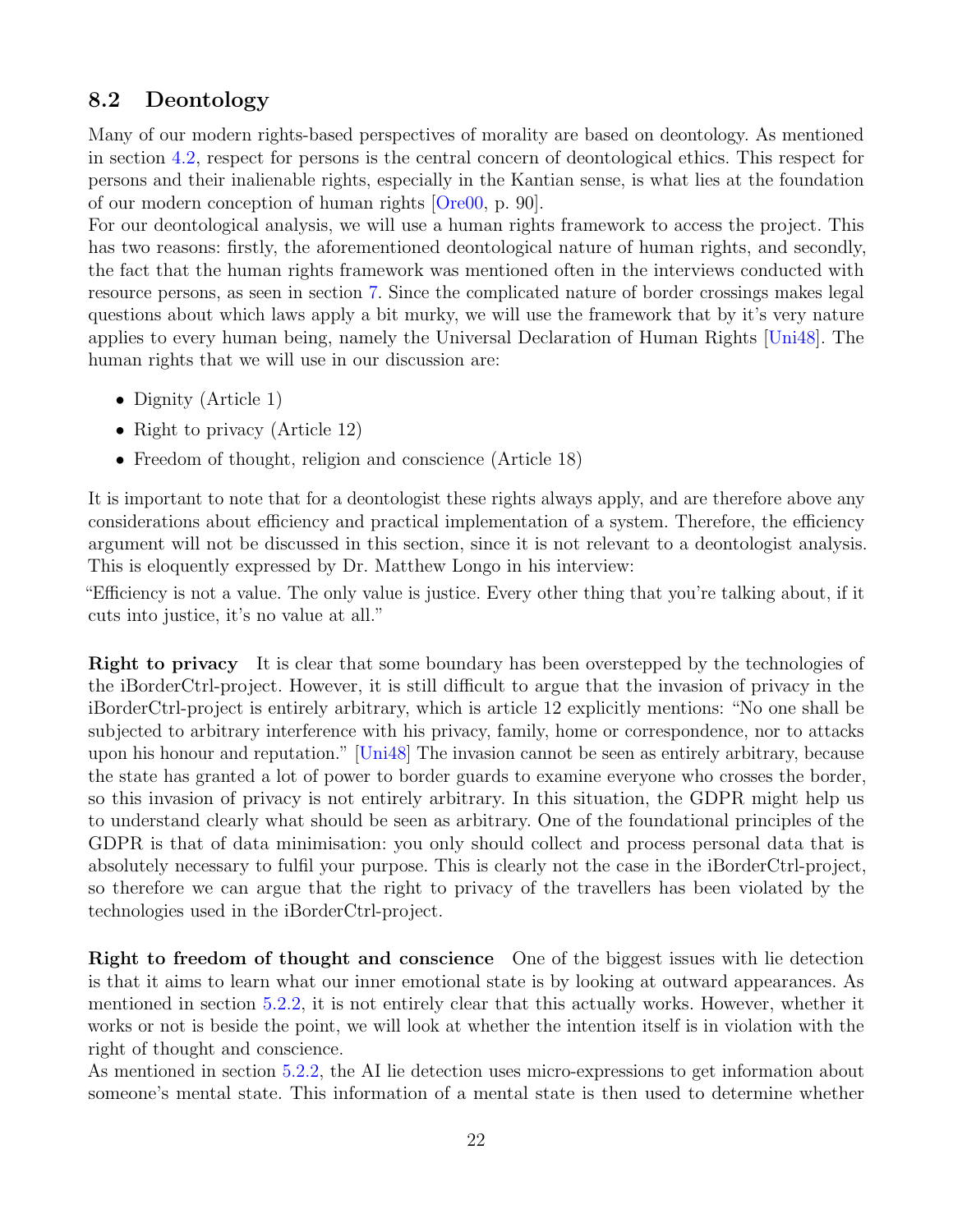someone is lying or not. However, we can argue that this goal of trying to guess someone's mental state is in itself a violation of the right to freedom of conscience. [\[Far18\]](#page-31-10) argues for a so-called "right to cognitive liberty", a sort of mental privacy right that makes it impossible for states and other actors to read your mental state. If this right existed already, it would clearly be violated by the AI lie detection. However, arguably this right to cognitive liberty is already captured by the freedom of thought, as Dr. Vera Wilde expresses in her interview: "if you do not protect the internal freedom of thought, if you do not protect cognitive liberty, then I think you are failing to protect the necessary conditions for freedom of thought" Regardless of whether the right to cognitive liberty is captured by the freedom of thought already, the concept does provide us with a useful way to think about the human right to freedom of thought and conscience, since it allows us to characterise a mental state as a thought. Building on this idea, we can say that the attempt to guess someone's emotional state by using AI lie detection is violating the traveller's right to freedom of thought and conscience.

Dignity To go back on a more Kantian perspective, the interview with the digital border guard and the accompanying AI lie detection is degrading for a human being. It does not see the humanity in the human being, which is a central concept (we follow [\[Hil19\]](#page-31-11) in this interpretation) in Kant's second formulation of the Categorical Imperative: Act in such a way that you always treat humanity, whether in your own person or in the person of any other, never simply as a means but always at the same time as an end" [\[KTG11\]](#page-31-12)

The interview with the digital border guard is harmful to human dignity, because it indicates that the traveller is not worth the time of an actual border guard, and will therefore have to be subjected to an interview by a computer. This is harmful to the fundamental right of dignity set out by [\[Uni48\]](#page-32-12). Therefore, this right to dignity is among the rights that were violated in the iBorderCtrl-project.

Conclusion In our deontological analysis of the application of the technologies used in the iBorderCtrl-project, we have seen that many of the human rights set forth in [\[Uni48\]](#page-32-12) have been violated. Among the rights that are most gravely affected are the right to privacy, the right to freedom of thought and conscience, and the right to dignity. Following Kant and the larger deontological tradition that says that these rights may never be violated, we conclude that the fact that they have been violated by the iBorderCtrl-project means that deontology would see this project as immoral. Konstaninos Kakavoulis, of the Greek digital rights organisation Homo Digitalis, agrees: "We definitely believe that this is the way forward, but we should not rush that much, so that people's rights are also respected."

#### <span id="page-25-0"></span>8.3 Virtue ethics

Many different values and virtues are prioritised at the border, but are these values and virtues the ones that we should be expressing, or should we realign our values? Dr. Vera Wilde summarises the issue in an eloquent was: "Our focus gets drawn to policing borders better and more efficiently here, and of course, as a philosopher, is that something that we should be doing? What values should we be prioritizing?" The central question we will discuss in our virtue ethics-analysis is the following: "How are the applications of the technologies used in the iBorderCtrl-project shaping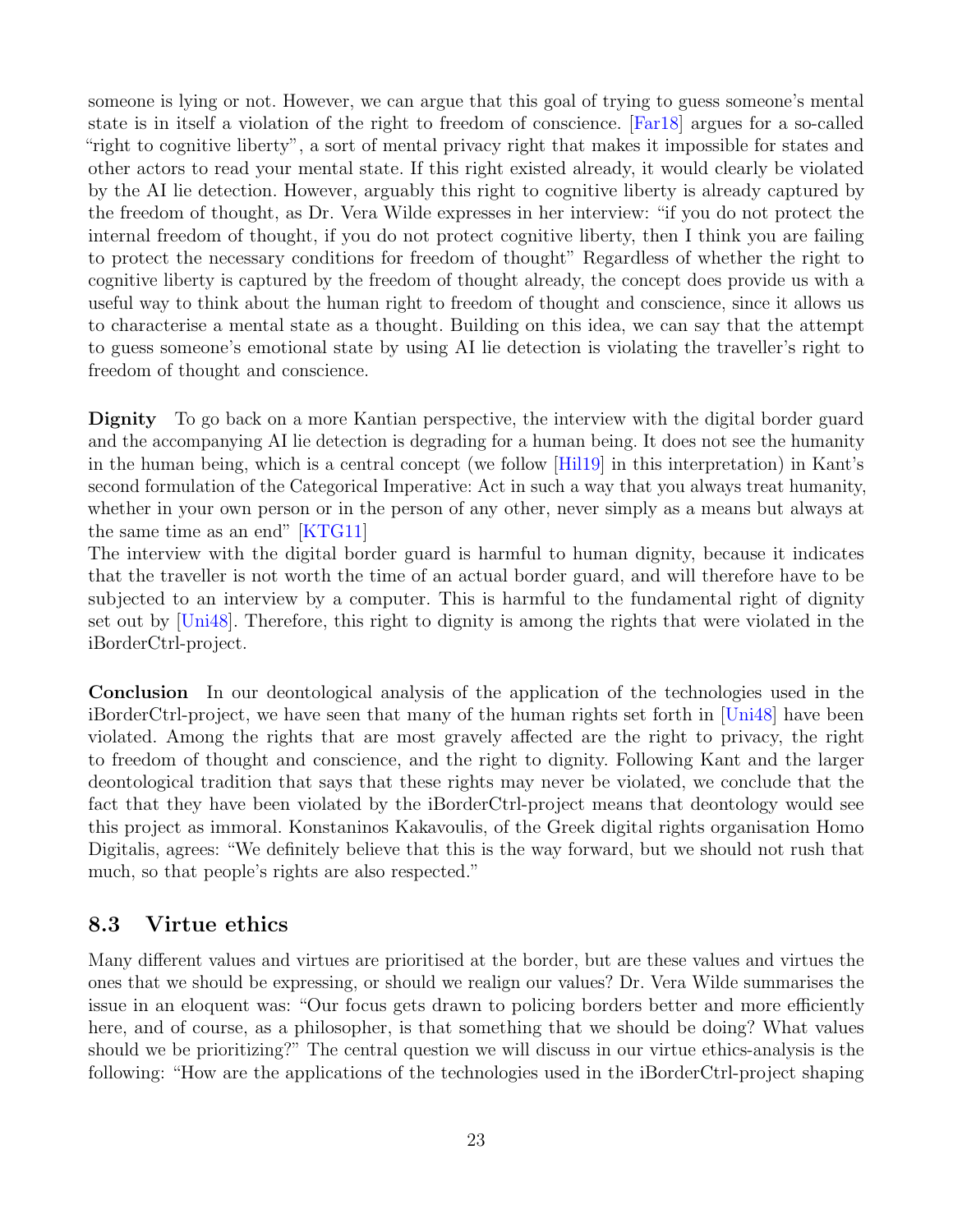human habits, skills, and traits of character for the better, or for the worse?"<sup>[3](#page-26-1)</sup>. We will do this by looking at the impact of these technologies on the technomoral virtues listed in table [2.](#page-10-0) We will focus on the two central kinds of agents at the border: the traveller, and the border guard, and see what the answer is for them.

#### <span id="page-26-0"></span>8.3.1 Traveller

Humility A traveller's interaction with the technologies of the iBorderCtrl will help them foster the technomoral virtue of humility. They will be confronted by a faulty system that has been trained on only a few examples, and tested by the same researchers that created the system  $[\text{Bit20}]$ . This will make it clear to them that technology is not infallible, and that blind faith in this technology, as expressed by some of the developers of the iBorderCtrl-project [\[Bit20\]](#page-30-7), is unfounded. This increased awareness of the limits of technology will make the traveller renounce the any blind faith they have left that new technologies inevitably lead to human mastery and control of our environment; therefore, the application of the technologies used in the iBorderCtrl-project will positively impact the humility of travellers.

**Justice** A traveller's sense of justice and the ability to express this will be negatively affected by the technologies of the iBorderCtrl-project, since it will make clear that justice is not valued at the border. This lessens the value of justice in the traveller's eyes, since it indicates that society, and in particular European society, does not concern itself with how these technologies impact the basic rights, dignity and welfare of the traveller. Having powerful institutions implicitly indicate that they do not care what is just, that they only care about what is efficient for themselves, is detrimental to the value of justice in the traveller's eyes. While travellers may feel they are being unfairly treated, and therefore are able to understand the value of justice all the better, their treatment by the iBorderCtrl-project will teach them that justice is not a virtue worth having. This might make them disinclined to foster the habit of justice in themselves. Therefore, the application of the technologies used in the iBorderCtrl-project will negatively impact the justice of travellers.

Courage The traveller's ability to express courage might be both positively or negatively impacted by the technologies used in the iBorderCtrl-project.

On the one hand, travellers' interaction with these technologies might make them more aware of the moral and material dangers of these technologies, since they themselves have now experienced the negative consequences. According to Dr. Petra Molnar, the people impacted by these technologies have very clear opinions about them: "I talk to refugees, I talk to people at the border, they have really really strong opinions about things. They might not be able to talk about, I don't know, binary code or whatever, but they sure as hell can talk about systemic racism and how it's perpetuated by technology." This might contribute to building what [\[Val16\]](#page-33-0) calls "intelligent fear and hope" of these technologies. In this respect, experience of the technologies might contribute to a traveller's courage.

On the other hand, this technology might also negatively impact a traveller's courage. Having a very disagreeable experience with these technologies at the border, a traveller might stay away from other technology that positively benefits their lives, like using the internet to apply for governmental

<span id="page-26-1"></span><sup>&</sup>lt;sup>3</sup>Inspired by [\[Val16,](#page-33-0) p. 211]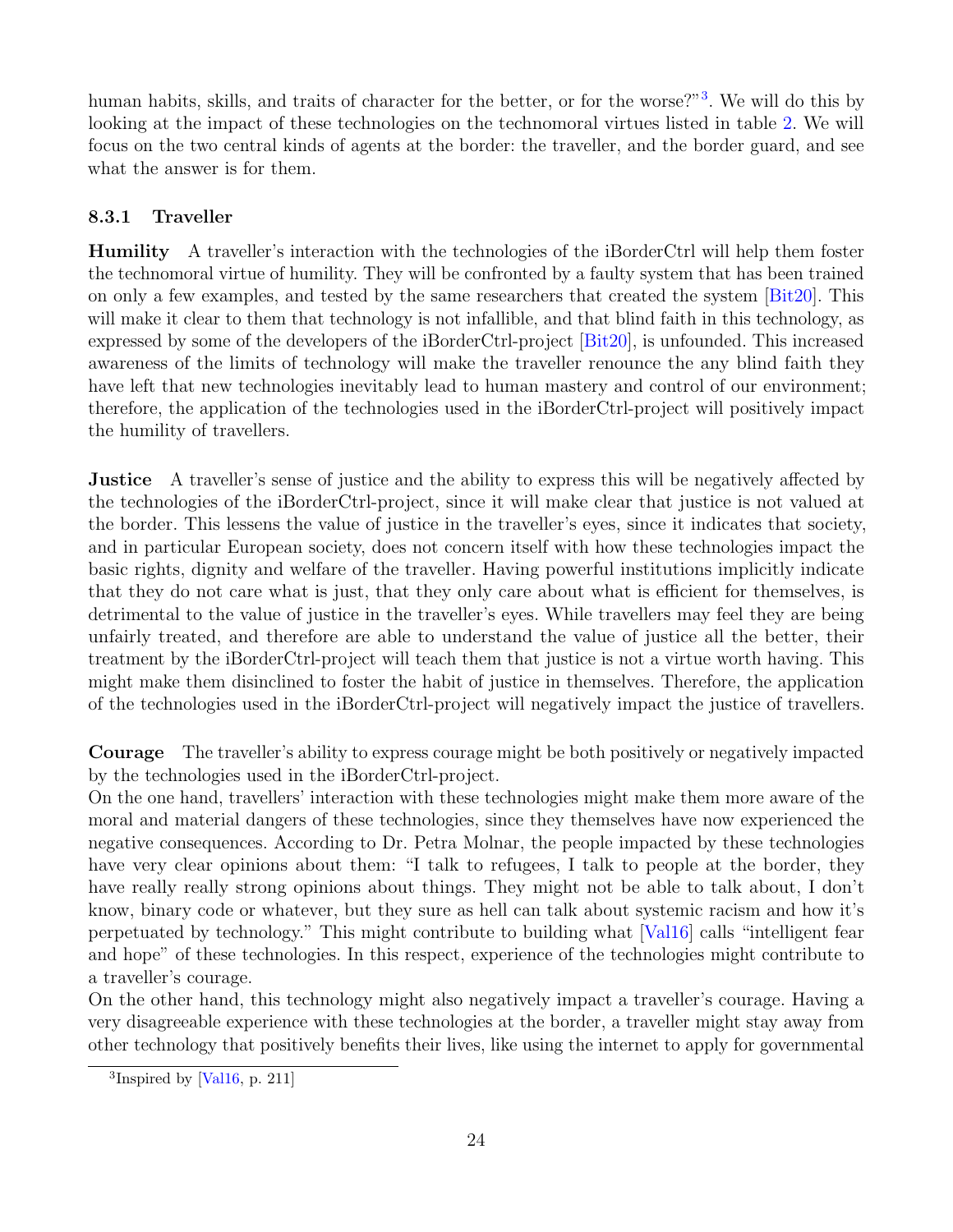support. This general fear of technologies would negatively impact the traveller's ability to flourish, and would therefore be a negative effect on the traveller's courage, since the fear becomes too dominant in situations where hope for the opportunities of technologies would be more warranted.

Magnanimity Magnanimity will be greatly affected by the technologies of iBorderCtrl. Especially the interview with the digital avatar will have a negative effect on the traveller's sense of nobility or self-worth. Being subjected to this interview will make it clear to the traveller that they are not even worth the time of a human border guard, which is very degrading. Furthermore, the goal of the interview is to check if they were truthful when they submitted their documents. Therefore, there is an implicit assumption that all the traveller's are more disposed to lie on their applications. This is another way in which their self-worth will be harmed, since they have to prove that they are not lying, while EU citizens are not required to do this. This kind of two-tier system is degrading, since it indicates that the traveller is worth less and has to have different expectations than an EU citizen. Therefore, the application of the technologies used in the iBorderCtrl-project will negatively impact the magnanimity of travellers.

Conclusion On the whole, the applications of the technologies used in the iBorderCtrl-project shape the habits, skills and traits of character of the traveller for the worse. Humility, justice and magnanimity are among the virtues that will be particularly impacted. Therefore, the application of these technologies will make it more difficult for a traveller to flourish as a human being.

#### <span id="page-27-0"></span>8.3.2 Human border guard

Humility The use of AI lie detection and facial recognition through the digital avatar of a border guard will probably make it more difficult for a human border guard to express humility. Since the goal of the iBorderCtrl-project is to make border crossing more efficient, the human border guard will probably become very reliant on the judgement of the digital avatar, since going against that judgement would take more time, which is inefficient. We have seen this reliance in the United States, where judges were relying on a discriminatory algorithm that predicted recidivism [\[ALMK16\]](#page-30-11). According to [\[Rah19\]](#page-32-13), this reliance on algorithms in US courtrooms is increasing.

We will assume that judges take more effort to come to a fair judgement than a typical border guard, since judges have been explicitly trained to hone their judgement to reach a fair decision [\[GRW01\]](#page-31-13). Furthermore, since the iBorderCtrl-project is being tested in countries that are only partly free, i.e Hungary [\[Fre20\]](#page-31-14), there will probably be no institutional pressure for the human border guards to express humility about their own judgement and that of the algorithm. Therefore, the application of the technologies used in the iBorderCtrl-project will negatively impact the humility of human border guards.

**Justice** Justice is another techonomoral virtue that will probably suffer by using the technologies of iBorderCtrl. As we discussed in sections [5.1.2](#page-13-0) and [5.2.2,](#page-14-0) there are many concerns about the fairness of these technologies. According to Dr. Petra Molnar, one of the resource persons interviewed for section [7,](#page-16-0) fairness might not even be a central concern when developing this technology: "I almost feel like these tools are not meant to work, they are to signal that the state has the power to decide who comes and goes, and now they have a fancy new tool to do it through." According to Molnar, these technologies are not used as a tool for justice, but as a signal of state power.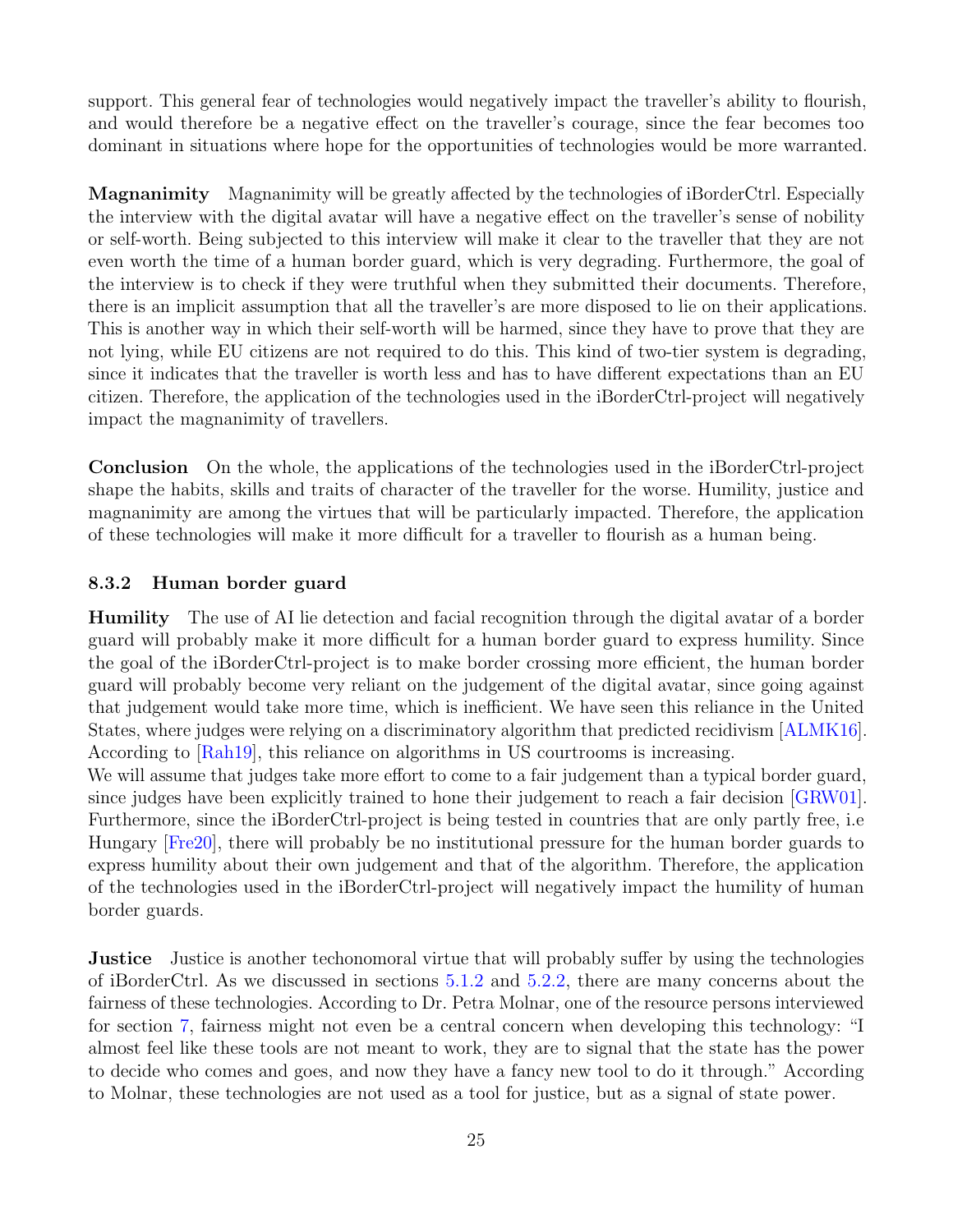These tools, which do not encourage fair decisions and might just be there to be used as a signal, will disincentive human border guards to think about the impact that these technologies have on the basic rights, dignity and welfare of the travellers they have to "process". Therefore, the application of the technologies used in the iBorderCtrl-project will negatively impact the justice of human border guards.

Empathy By using these technologies as a sort of "digital wall" between themselves and the traveller, human border guards might become less empathetic, since their first impression of a traveller will be formed by the analysis given to them by the digital avatar. If this analysis is negative, the border guard will be poised to be negative about the traveller as well, thereby limiting the possibility of empathy. The technology used in the iBorderCtrl-project seems to have the purpose of widening the gap between border guard and traveller, by making their interaction mediated by technology. This means that the border guard will be less able to be morally moved to caring action, since the mediated interaction tries to remove as much of the emotion as possible. Therefore, the application of the technologies used in the iBorderCtrl-project will negatively impact the empathy of human border guards.

Flexibility It is not entirely clear how flexibility of human border guards will be affected by the technologies used in the iBorderCtrl-project. On the one hand, most of the border guards will have never used a system like this, which will lead to the need to improvise and adapt to new challenges when learning to work with the technology. These new challenges might help the border guards get out of their ingrained patterns, and re-evaluating these patterns based on the insights from the digital avatar.

On the other hand, these technologies have the potential to further entrench existing discriminatory practises, by making it easy for the border guard to justify their ingrained patterns, by pointing to the scepticism of the digital avatar about a traveller's motives. This digital avatar might reproduce existing patterns of discrimination, like many of the algorithms mentioned in [\[CS14\]](#page-30-12). Thus, the technologies might also make the human border guards less flexible, by reducing their willingness to change their actions and by further entrenching their existing patterns.

Conclusion On the whole, the applications of the technologies used in the iBorderCtrl-project shape the habits, skills and traits of character of the human border guard for the worse. Humility, justice and empathy are among the virtues that will be particularly impacted. Therefore, the application of these technologies will make it more difficult for a human border guard to flourish as a human being.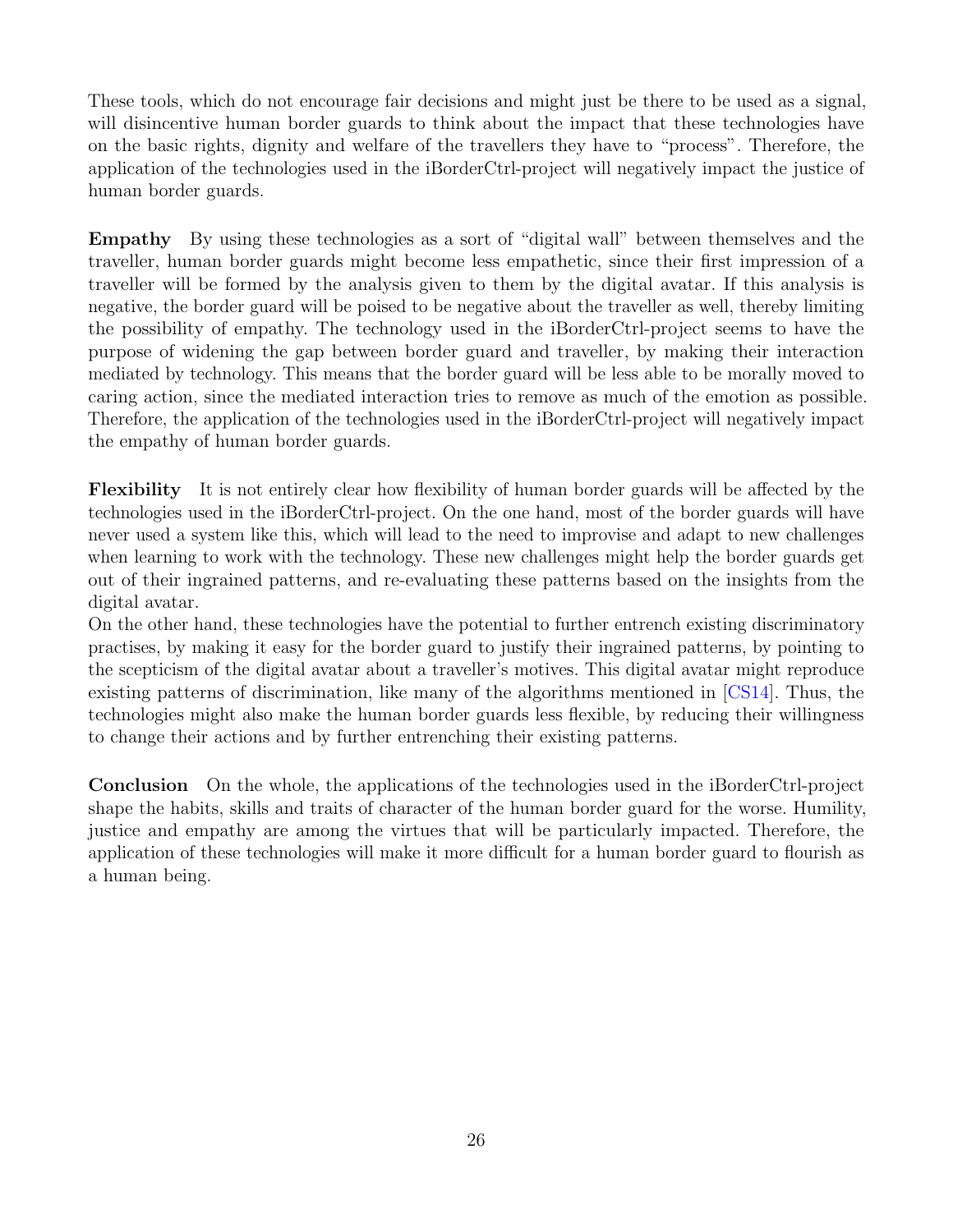# <span id="page-29-0"></span>9 Conclusions and Further Research

### <span id="page-29-1"></span>9.1 Conclusions

We have investigated how the three ethical theories, namely consequentialism, deontology and virtue ethics, would analyse and judge the application of the technologies used in the iBorderCtrlproject. As can be expected with such different theories, their exact analysis of the project differs. However, each of the theories does ultimately deem the application of the technologies unethical. Consequentialism uses its calculus to find out that this application increases human suffering, and is therefore immoral. Deontology see a violation of inalienable human rights in the application of the technology, and draws its conclusion. Finally, virtue ethics concludes that the application of these technologies is a hindrance to human flourishing, and therefore see this application as immoral. Thus, we conclude that each of the three main ethical theories sees the application of facial recognition and AI lie detection as part of the iBorderCtrl-project as immoral.

# <span id="page-29-2"></span>9.2 Limitations

There are some limitations to our work, namely:

- The fact that we were not able to interview a very extensive group of resource persons, which might have been disadvantageous to our understanding of the project. In particular, we were not able to interview someone connected to the iBorderCtrl-project itself, since they did not respond to our request for an interview.
- Since we did an explorative study of the iBorderCtrl-project, we were not able to provide definite conclusions. This means that other researchers will need to do their own research, since they cannot consider our conclusions to be final.
- The study does not provide a clear argumentation for why certain theories were chosen above others

### <span id="page-29-3"></span>9.3 Further research

Further research in this area is needed to fill in gaps in our knowledge. Since applied ethics is a relatively novel field, there are not yet clear standards about how a ethical analysis of a project should be conducted. We think that our comparative approach, which shows the three main ethical theories side-by-side, has the potential to be valuable in thoroughly understanding situations where technological and moral questions intertwine. As paths for further research, we suggest the following:

- Exploration of the perception of the general public of projects like iBorderCtrl. To be valuable in a European context, this research would need to interview a representative group of Europeans to ensure that the results are not biased by citizenship of a certain country. Furthermore, the group needs to include a variety of views, so that different viewpoints can be taken into account and a more nuanced analysis can be provided.
- Development of novel ways in which the comparative analysis used by this thesis could be used in a more structured way, so that it can be used by policy makers to determine whether funding of a certain project or technologies is a good thing to do. This standard should be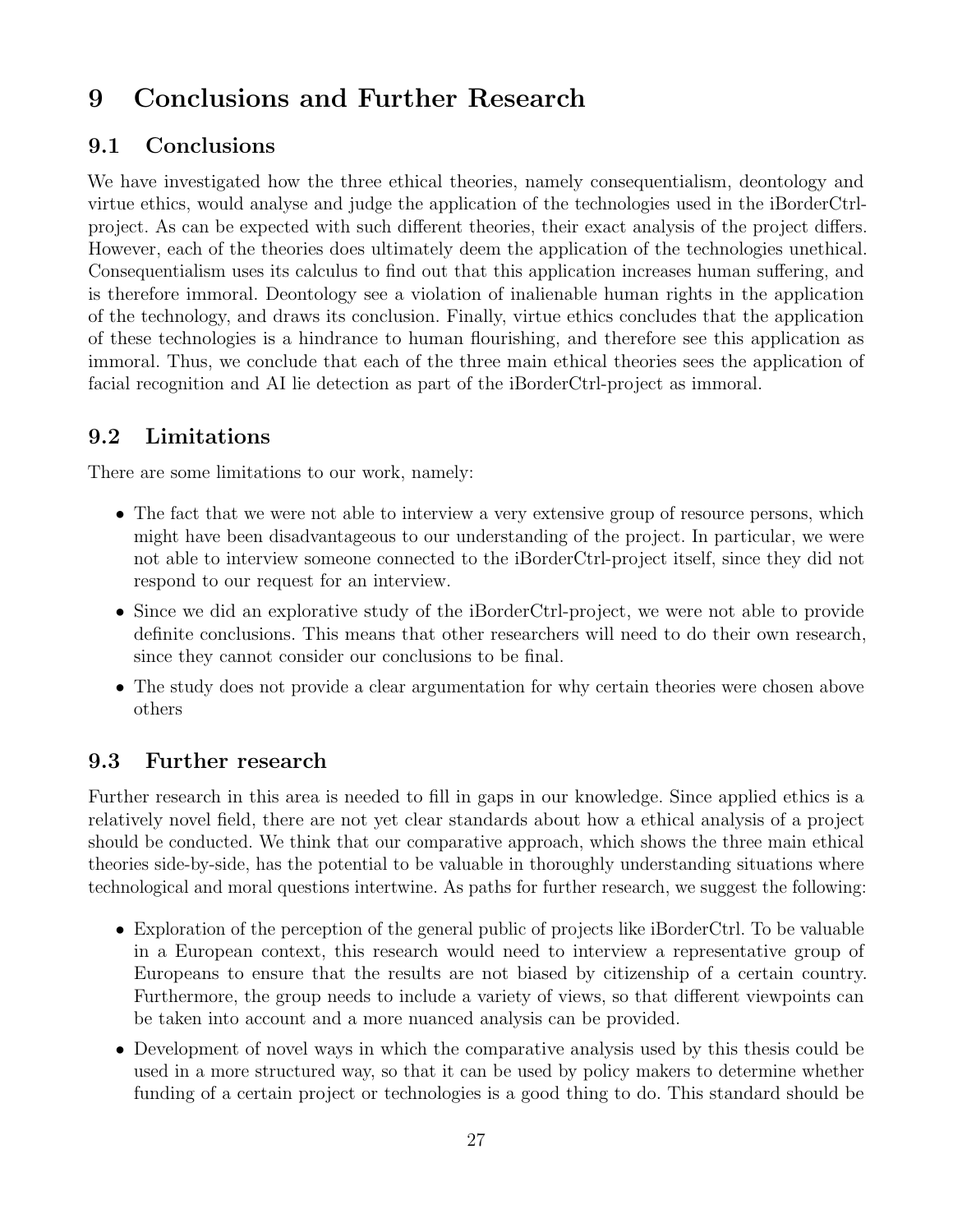structured enough to provide guidance, but flexible enough to still be useful in a wide variety of cases. Since each of the three ethical theories are very flexible, we believe that this is possible.

# <span id="page-30-0"></span>References

- <span id="page-30-9"></span>[AC19] Ramazan Akdogan and Elif Cimsir. Linking inferiority feelings to subjective happiness: Self-concealment and loneliness as serial mediators. Personality and individual differences, 149:14–20, 2019. Publisher: Elsevier Ltd.
- <span id="page-30-5"></span>[AK20] Jad Abumrad and Robert Krulwich. Deception. [https://www.wnycstudios.org/](https://www.wnycstudios.org/podcasts/radiolab/episodes/91612-deception) [podcasts/radiolab/episodes/91612-deception](https://www.wnycstudios.org/podcasts/radiolab/episodes/91612-deception), November 2020. Online; accessed 2021-05-24.
- <span id="page-30-11"></span>[ALMK16] Julia Angwin, Jeff Larson, Surya Mattu, and Lauren Kirchner. Machine Bias. [https://www.propublica.org/article/](https://www.propublica.org/article/machine-bias-risk-assessments-in-criminal-sentencing) [machine-bias-risk-assessments-in-criminal-sentencing](https://www.propublica.org/article/machine-bias-risk-assessments-in-criminal-sentencing), 05 2016. Online; accessed 2021-05-24.
- <span id="page-30-2"></span>[Ari84] Aristotele. The Complete Works of Aristotle: the Revised Oxford Translation. Bollingen series ; 71:2 811588971. Princeton University Press, Princeton ; Guildford, 1984.
- <span id="page-30-10"></span>[Bal19] Richard E Baldwin. The Globotics Upheaval: Globalization, Robotics, and the Future of Work. Oxford University Press, 2019.
- <span id="page-30-1"></span>[Ben96] Jeremy Bentham. An Introduction to the Principles of Morals and Legislation. The collected works of Jeremy Bentham. Clarendon Press, Oxford, [repr.] / with a new introd. by F. Rosen; and an interpretive essay by H.L.A. Hart. edition, 1996.
- <span id="page-30-3"></span>[BG18] Joy Buolamwini and Timnit Gebru. Gender Shades: Intersectional Accuracy Disparities in Commercial Gender Classification. PMLR, page 15, 2018.
- <span id="page-30-7"></span>[Bit20] Jake Bittle. Lie detectors have always been suspect. AI has made the problem worse. MIT Technology Review, 2020.
- <span id="page-30-4"></span>[BJU07] Charles F Bond Jr and Ahmet Uysal. On Lie Detection "Wizards". Law and human behavior, 31(1):109–115, 2007.
- <span id="page-30-6"></span>[CN03] Committee to Review the Scientific Evidence on the Polygraph (National Research Council (U.S.)) and National Research Council (U.S.). The Polygraph and lie detection. National Academies Press, Washington, D.C., 2003.
- <span id="page-30-12"></span>[CS14] Kate Crawford and Jason Schultz. Big Data and Due Process: Toward a Framework to Redress Predictive Privacy Harms. Boston College law review, 55(1):93, 2014.
- <span id="page-30-8"></span>[EAJ17] Richard M Elliott, Alfred Adler, and Jelliffe. Study of organ inferiority and its psychical compensation. a contribution to clinical medicine. Journal of the American Institute of Criminal Law and Criminology, 8(2):305–306, 1917.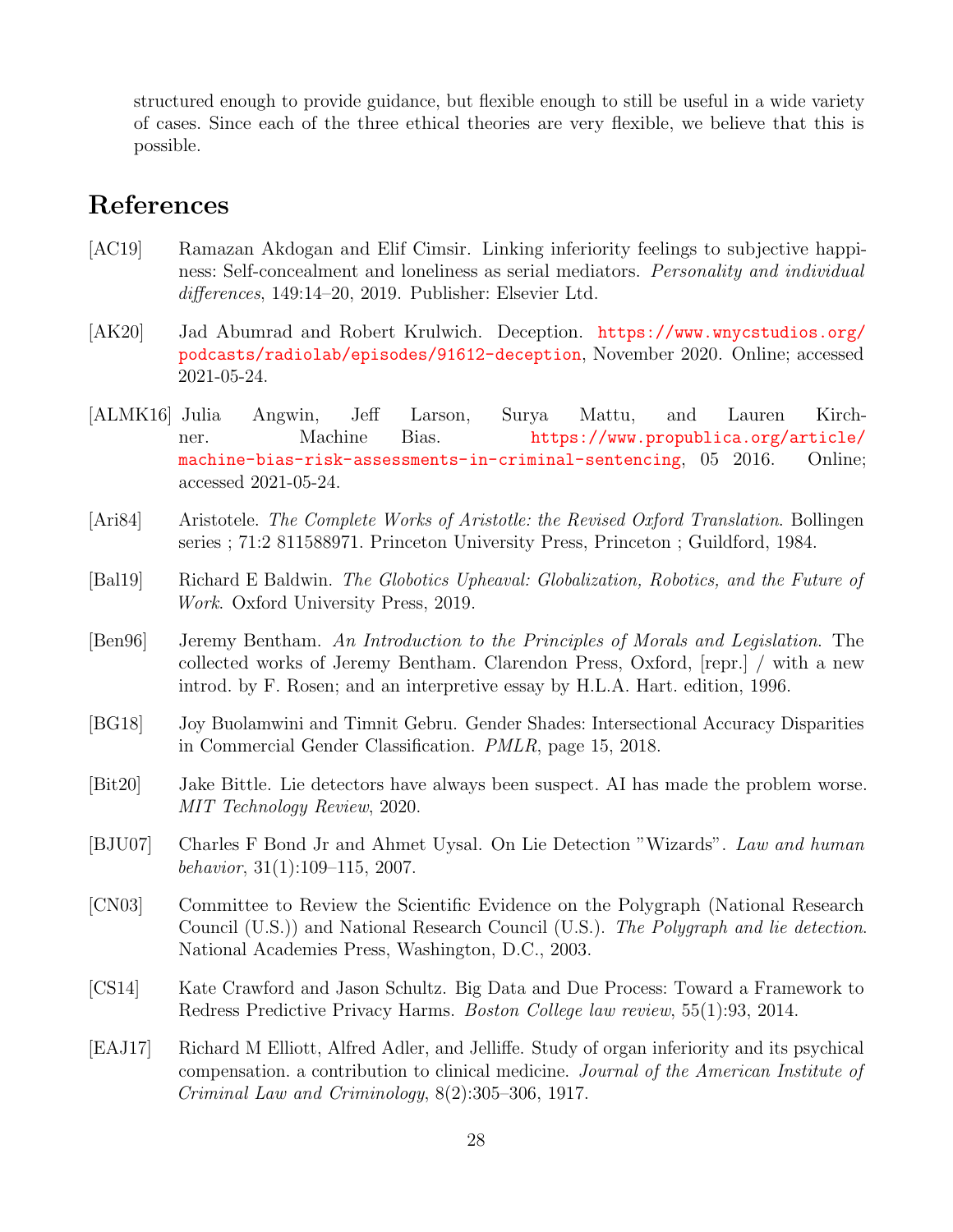- <span id="page-31-7"></span>[EF82] Paul Ekman and Wallace V Friesen. Felt, False, and Miserable smiles. Journal of nonverbal behavior, 6(4):238–252, 1982.
- <span id="page-31-8"></span>[Ekm03] Paul Ekman. Darwin, Deception, and Facial expression. Annals of the New York Academy of Sciences, 1000(1):205–221, 2003.
- <span id="page-31-1"></span>[Eur18] European Commission. Smart lie-detection system to tighten EU's busy borders. [https:](https://ec.europa.eu/research-and-innovation/en/projects/success-stories/all/smart-lie-detection-system-tighten-eus-busy-borders) [//ec.europa.eu/research-and-innovation/en/projects/success-stories/all/](https://ec.europa.eu/research-and-innovation/en/projects/success-stories/all/smart-lie-detection-system-tighten-eus-busy-borders) [smart-lie-detection-system-tighten-eus-busy-borders](https://ec.europa.eu/research-and-innovation/en/projects/success-stories/all/smart-lie-detection-system-tighten-eus-busy-borders), 10 2018. Online; accessed 2021-05-26.
- <span id="page-31-10"></span>[Far18] Nita Farahany. When technology can read minds, how will we protect our privacy? [https://www.ted.com/talks/nita\\_farahany\\_when\\_technology\\_can\\_read\\_](https://www.ted.com/talks/nita_farahany_when_technology_can_read_minds_how_will_we_protect_our_privacy) [minds\\_how\\_will\\_we\\_protect\\_our\\_privacy](https://www.ted.com/talks/nita_farahany_when_technology_can_read_minds_how_will_we_protect_our_privacy), 11 2018. Online; accessed 2021-05-27.
- <span id="page-31-14"></span>[Fre20] Freedom House. Freedom in the world — Hungary country report. [https://](https://freedomhouse.org/country/hungary/freedom-world/2020) [freedomhouse.org/country/hungary/freedom-world/2020](https://freedomhouse.org/country/hungary/freedom-world/2020), 05 2020. Online; accessed 2021-05-24.
- <span id="page-31-5"></span>[GQN17] Patrick J Grother, George W Quinn, and Mei Lee Ngan. Face in video evaluation (FIVE) face recognition of non-cooperative subjects. Technical Report NIST IR 8173, National Institute of Standards and Technology, Gaithersburg, MD, March 2017.
- <span id="page-31-13"></span>[GRW01] C Guthrie, JJ Rachlinski, and AJ Wistrich. Inside the judicial mind. Cornell law review, 86(4):777–830, 2001.
- <span id="page-31-6"></span>[HI66] Ernest A Haggard and Kenneth S Isaacs. Micromomentary facial expressions as indicators of ego mechanisms in psychotherapy. In Methods of research in psychotherapy, pages 154–165. Springer, 1966.
- <span id="page-31-11"></span>[Hil19] Thomas E. Hill. Dignity and Practical Reason in Kant's Moral Theory. Cornell University Press, 2019.
- <span id="page-31-9"></span>[Hut07] Guy K Hutt. Experiential learning spaces: Hermetic transformational leadership for psychological safety, consciousness development and math anxiety related inferiority complex depotentiation. ProQuest Dissertations Publishing, 2007.
- <span id="page-31-4"></span>[iBo] iBorderCtrl Project. Letter of Informed Consent concerning the participation as a volunteer in the iBorderCtrl project.
- <span id="page-31-0"></span>[iBo21] iBorderCtrl Consortium. iborderctrl. <https://www.iborderctrl.eu/>, 2021. Online; accessed 2021-06-15.
- <span id="page-31-3"></span>[Kan97] Immanuel Kant. On a Supposed Right to Tell Lies from Benevolent Motives, 1797.
- <span id="page-31-12"></span>[KTG11] Immanuel Kant, Jens Timmermann, and Mary Gregor. Groundwork of the metaphysics of morals: a German-English edition. Cambridge University Press, 2011.
- <span id="page-31-2"></span>[KvP11] U.A.F Kraemer, C.W.A.M van Overveld, and M.B Peterson. Is there an Ethics of Algorithms? Ethics and information technology, 13(3):251–260, 2011.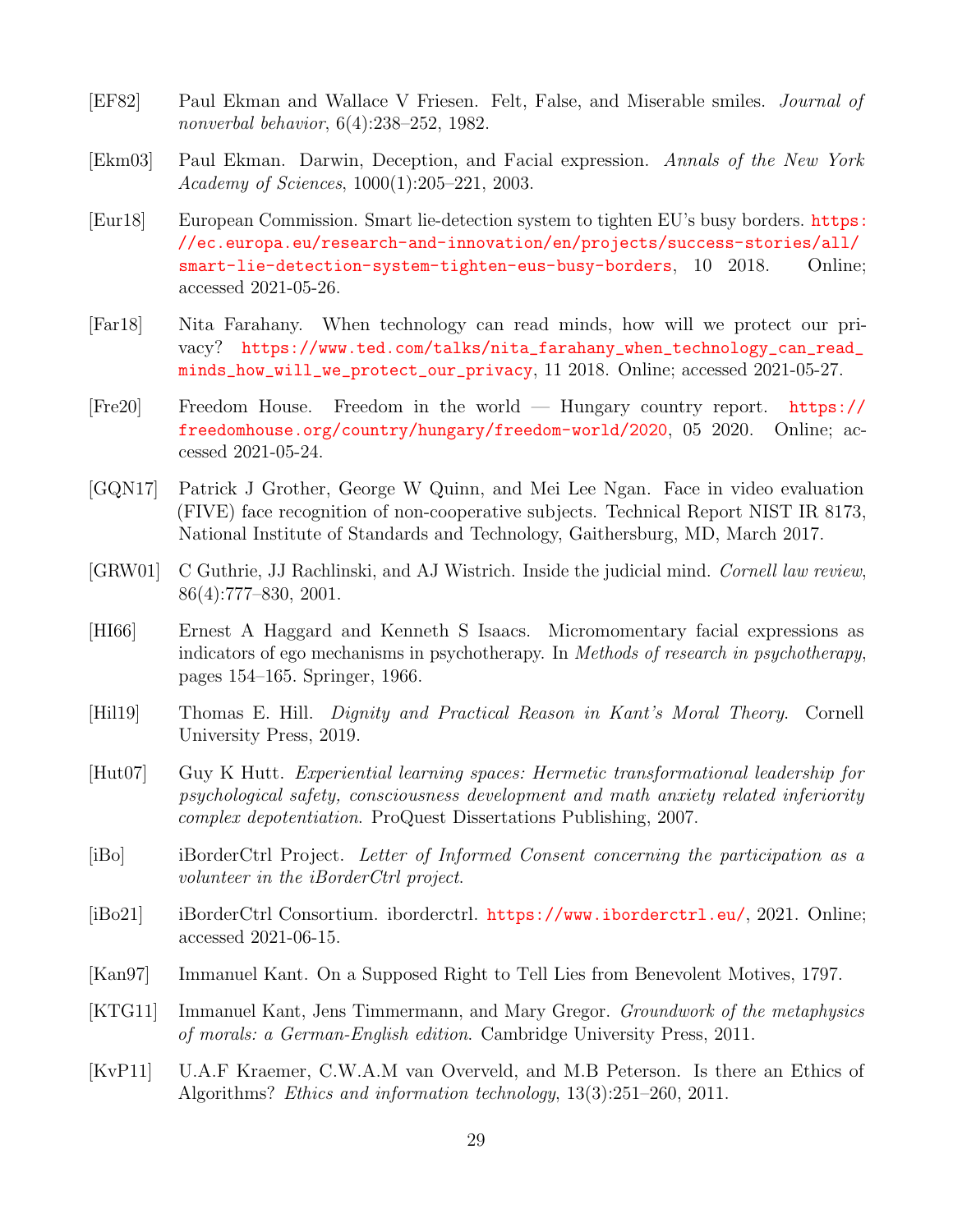- <span id="page-32-7"></span>[LJ11] Stan Z. Li and Anil K. Jain. *Handbook of Face Recognition*. Springer-Verlag London, 2011.
- <span id="page-32-9"></span>[LPH<sup>+</sup>13] Xiaobai Li, Tomas Pfister, Xiaohua Huang, Guoying Zhao, and Matti Pietikainen. A Spontaneous Micro-expression Database: Inducement, collection and baseline. In 2013 10th IEEE International Conference and Workshops on Automatic Face and Gesture Recognition (FG), pages 1–6, Shanghai, China, April 2013. IEEE.
- <span id="page-32-6"></span>[Mac07] Alasdair C. MacIntyre. After Virtue : A Study in Moral Theory. Notre Dame, Ind. : University of Notre Dame Press, 2007.
- <span id="page-32-1"></span>[MAT<sup>+</sup>16] Brent Daniel Mittelstadt, Patrick Allo, Mariarosaria Taddeo, Sandra Wachter, and Luciano Floridi. The Ethics of Algorithms: Mapping the debate. Big data  $\mathcal C$  society, 3(2):205395171667967, 2016.
- <span id="page-32-8"></span>[OCK<sup>+</sup>18] James O'Shea, Keeley Crockett, Wasiq Khan, Philippos Kindynis, Athos Antoniades, and Georgios Boultadakis. Intelligent Deception Detection through Machine Based Interviewing. In 2018 International Joint Conference on Neural Networks (IJCNN), pages 1–8, 07 2018.
- <span id="page-32-0"></span>[O'N16] Cathy O'Neil. Weapons of Math Destruction: How Big Data Increases Inequality and Threatens Democracy. The Crown Publishing Group, 2016. Publication Title: Weapons of Math Destruction.
- <span id="page-32-11"></span>[Ore00] Brian Orend. War and International Justice: A Kantian Perspective. Wilfrid Laurier University Press, Waterloo, 2000. Publication Title: War and International Justice.
- <span id="page-32-10"></span>[Pfi21] Tomas Pfister. Tomas Pfister - Personal webpage. <https://tomas.pfister.fi/>, 2021. Online; accessed 2021-05-24.
- <span id="page-32-13"></span>[Rah19] Kia Rahnama. Science and Ethics of Algorithms in the courtroom. Journal of law, technology & policy, 2019(1):169, 2019.
- <span id="page-32-4"></span>[Rei19] Wessel Reijers. Technology and the Virtues: A Philosophical Guide to a Future Worth Wanting by Shannon Vallor (review). *Kennedy Institute of Ethics journal*, 29(1):E–17– E–27, 2019. Place: Baltimore Publisher: Johns Hopkins University Press.
- <span id="page-32-3"></span>[SHLH21] Taylan Sen, Kurtis Haut, Denis Lomakin, and Ehsan Hoque. A Mental Trespass? Unveiling Truth, Exposing Thoughts and Threatening Civil Liberties with Non-Invasive AI Lie Detection. CoRR, abs/2102.08004:11, 2021.
- <span id="page-32-5"></span>[Sin63] Marcus G. Singer. Generalization in Ethics : an Essay in the Logic of Ethics, with the Rudiments of a System of Moral Philosophy. Eyre & Spottiswoode, London, 1963.
- <span id="page-32-2"></span>[Spa07] Robert Sparrow. Killer Robots. Journal of Applied Philosophy, 24(1):62–77, February 2007.
- <span id="page-32-12"></span>[Uni48] United Nations. Universal Declaration of Human Rights, December 1948.